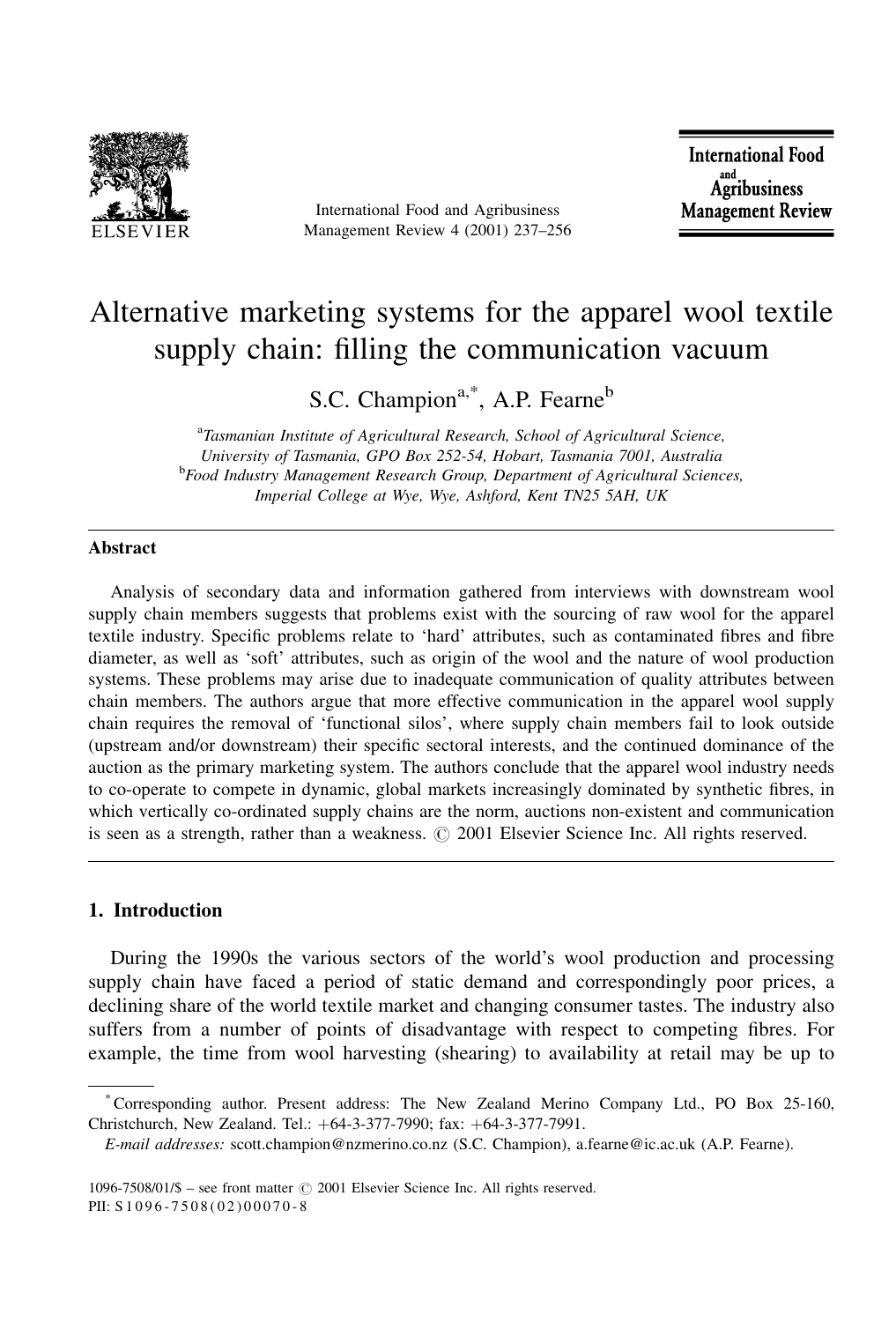2 years (Seaman, 1998a; Wool Industry Future Directions Task Force, 1999) and compared to cotton and synthetic fibres, wool is expensive and difficult to process, and as a result typically maintains a 3.5:1 price premium against these 'benchmark' fibres (Seaman, 1998a). Wool is also small with respect to market share. By comparison, cotton represents approximately 45% of the world textile trade and polyester, 35% (Wool Industry Future Directions Task Force, 1999).

Production systems also differ. While wool and cotton are both natural fibres, the production environment for cotton is more controlled, typically involving intensive cropping with irrigation, whereas wool is produced from extensive grazing or rangelend enterprises (Wool Industry Future Directions Task Force, 1999). Polyester and other synthetic fibres have no environmental variability impacting on their production and hence quality. Wool production is dispersed with respect to its production units and the links between producers and processors. This is certainly true compared to both cotton and polyester and has significant cost implications (Wool Industry Future Directions Task Force, 1999). These cost differences were underlined clearly in a review of the New Zealand wool industry by McKinsey and Company (2000) who found a NZ\$8/kg cost disadvantage for a carpet manufacturer to produce a wool carpet, compared to making a carpet of similar style from nylon (see Table 1).

The combined impact of these factors has been acutely felt by the world's largest wool exporters, Australia and New Zealand, which together account for 92% of world wool exports (IWS, 1998). In response to these conditions, major wool industry reviews were commissioned in Australia (Wool Industry Future Directions Taskforce, 1999) and New Zealand (McKinsey and Company, 2000). Both reviews provided recommendations relating to the need for woolgrowers to communicate more closely with their downstream customers, in order to better understand their requirements for raw wool. In this sense, at least in outlook, the wool industry is beginning to move from production to market orientation and will mirror changes in other agri-food industries (Meulenberg & Viaene, 1998). However, there are few concrete ideas on how to achieve this transition quickly, efficiently and effectively and recent history has seen a number of failed attempts on behalf of various growers and grower groups, to add value to their wool in various ways (Seaman, 1998a).

This paper presents the initial findings of on-going research to assess the level of communication between the various links in the apparel wool supply chain, with particular emphasis on the link between woolgrowers and their downstream customers. The paper is in four parts. First, the characteristics of traditional wool marketing systems are discussed; the research method for the collection of primary data is then described; evidence drawn from

Table 1 Comparative processing costs (NZ\$/kg) for carpet made from competing fibres

| Fibre          | Spinning/dyeing cost | Tufting cost | Total |
|----------------|----------------------|--------------|-------|
| Wool (scoured) |                      |              |       |
| Nylon staple   |                      |              |       |
| Polypropylene  |                      |              |       |

Source: (McKinsey and Company, 2000).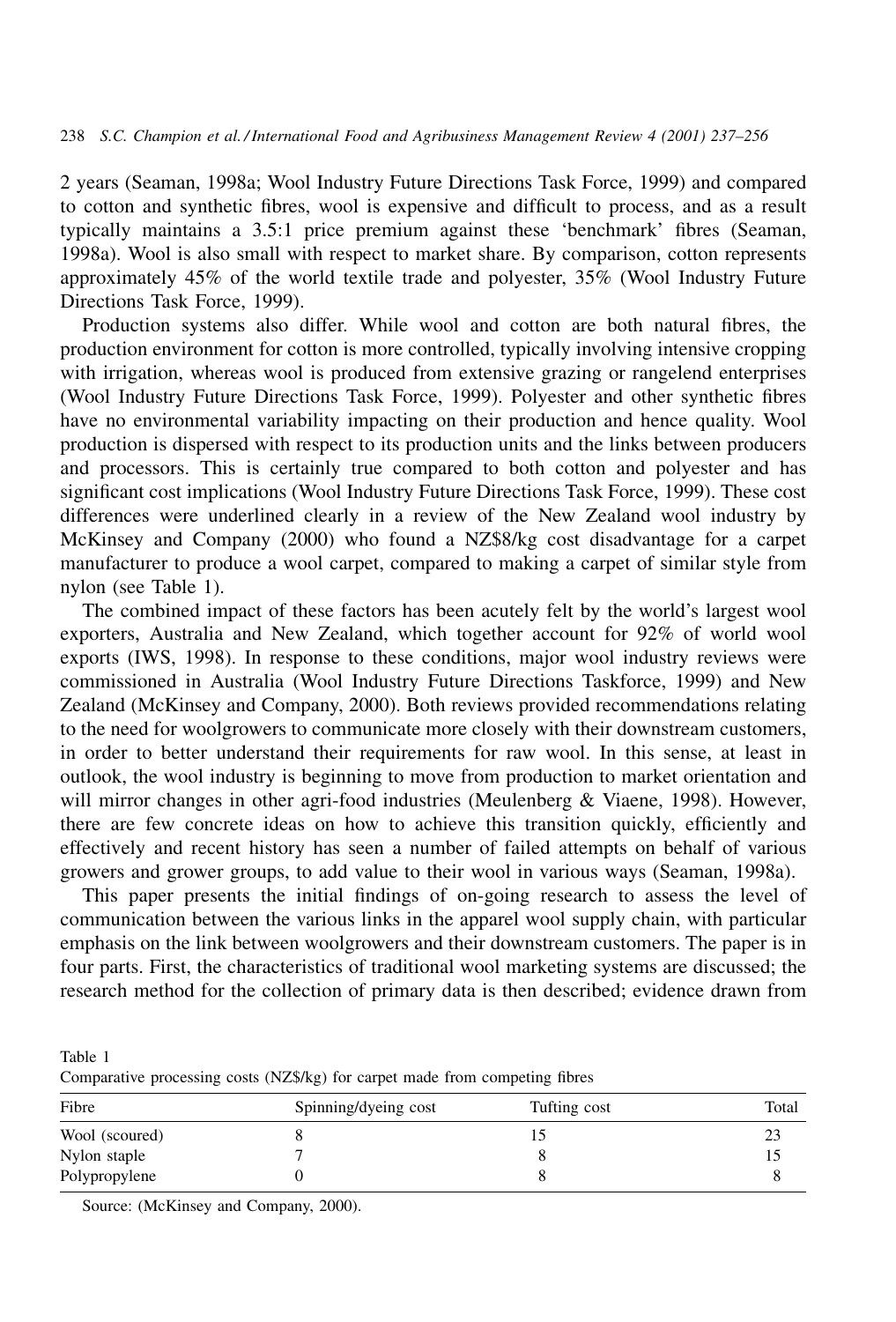

Fig. 1. The apparel wool supply chain (adapted from Seaman, 1998b).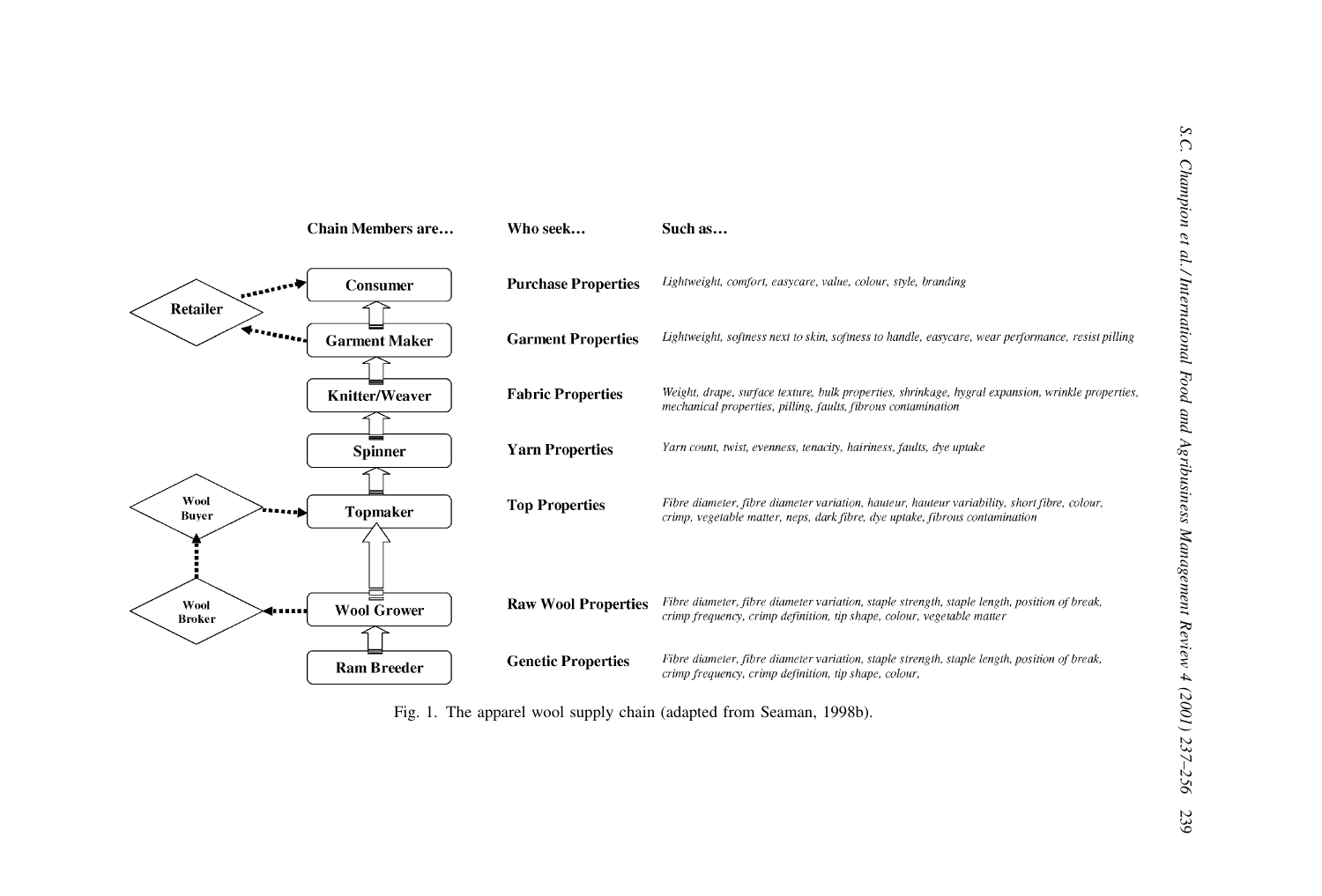published wool industry studies and interviews with downstream participants in the European apparel wool supply chain, is discussed; and the final section highlights the key areas for further research.

## 2. Characteristics of wool production

#### 2.1. The structure of the apparel wool supply chain

The apparel wool supply chain is, arguably, one of the more complicated and elongated (in terms of transformation stages, lead times and geographical location) of the different players within the food and fibre industries (see Fig. 1). This increases the likelihood of marketing system mismatch and makes it more difficult for commodity marketing systems, such as auction markets, to adequately serve the needs of the many and disparate players.

## 2.2. Characteristics of the production base and traditional wool marketing systems

In 1996–1997, exports of raw and processed wools accounted for 16% of Australia's total rural exports by value (AU\$3.74 billion). Exports are highly concentrated with the top six markets of China, Italy, France, Taiwan, Japan and Germany, taking 68% of these (Ward, 1998). In 1996–1997, 46,300 farms ran sheep in Australia, although only 12,700 (27%) received the majority of their income from sheep and wool and hence are often referred to as 'specialist' wool producers. Approximately 75% of Australia's wool production comes from the 37% of farms producing more than 11,000 kg per annum. (Martin, 1998).

The difficulties experienced by the industry are also evident in the data relating to farm financial performance. Between 1994-1995 and 1997-1998 only 50% of wool producing farms returned profits. Top-performing farms, earned rates of return typically three times the average of all wool-producing farms and were characterised by their receipt of higher prices per kilogram wool sold and their operation by younger farmers. These farmers were also typically members of the Landcare movement, had approved farm plans and had attended training activities in the past 5 years (Martin, 1998).

Average annual farm production ranges from 7 to 22 tonnes of clean wool per annum, whereas early stage processing mills will process 10,000-20,000 tonnes per annum and a late stage processor between 1,000 and 4,000 tonnes per annum (Dolling, 1999). This size imbalance between mill and farm production batch means that interdependence is difficult to achieve (O'Keeffe, 1998) and this in turn limits the likelihood of improved communication flow as information generated from the processing of a mill batch is irrelevant to a farm lot (Dolling, 1999).

In terms of current practice with respect to wool selling and marketing systems, auctions dominate with approximately 84% of wool being sold in this way (Ward, 1998). Wool brokers act on behalf of the woolgrowers, and while there are forty registered brokers in Australia, the largest two handle 60% of production (the 'clip'), and the largest ten account for more than 90% (Ward, 1998). Brokers facilitate the sale of growers' wool through the auction system and more specifically, they (McKinsey and Company, 2000):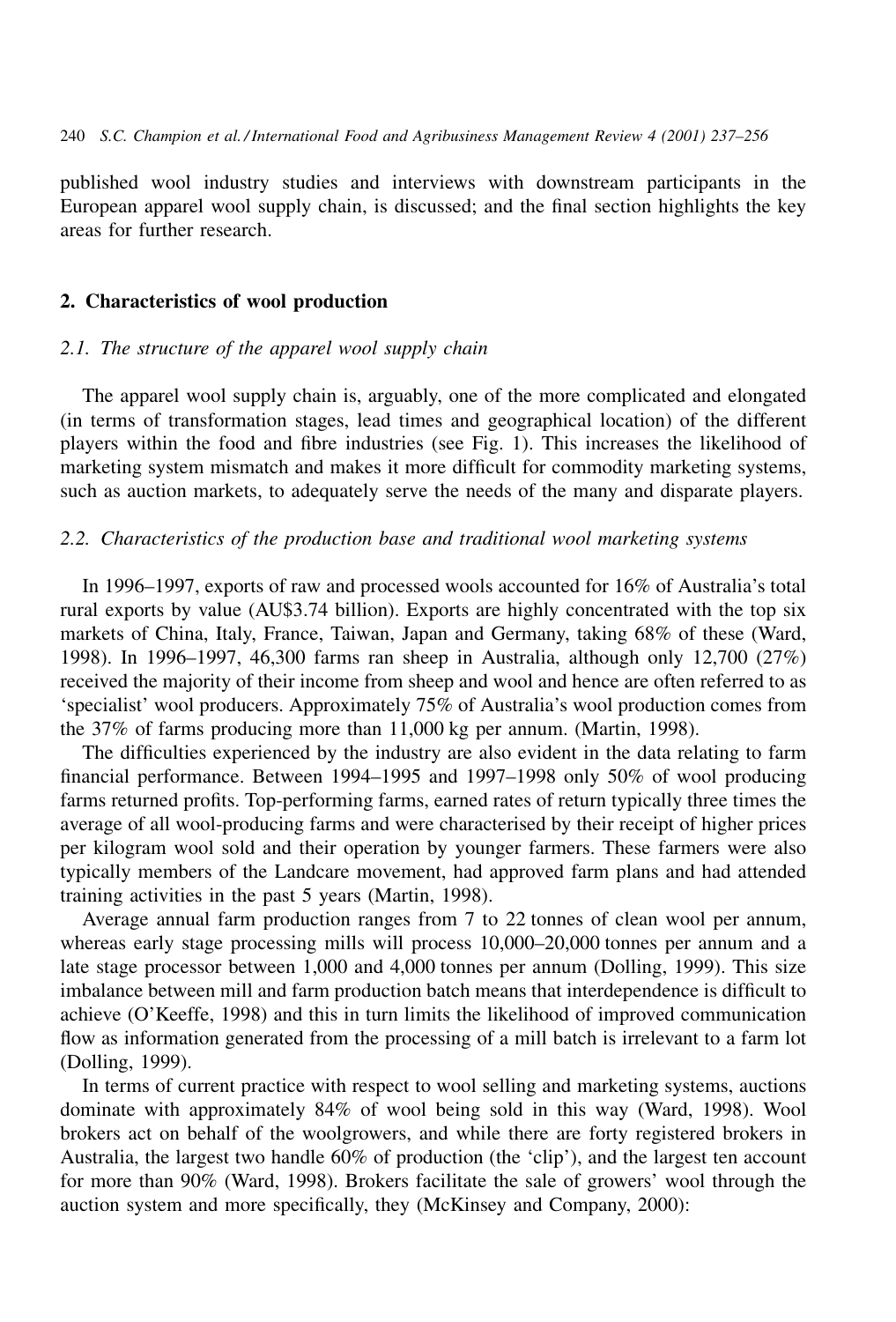- 1. Receive wool from the grower.
- 2. Provide technical and financial services to the grower.
- 3. Arrange the auction.
- 4. Store wool until sold.
- 5. Assemble bales into lots, each lot averaging from six to seven bales and typically ranging between three and ninteen bales.
- 6. Arrange for raw wool testing.
- 7. Appraise the wool subjectively.
- 8. Sell wool on behalf of the grower and invoice the buyer.
- 9. Provide feedback to the grower on the quality of the wool and a market appraisal.
- 10. May store wool after sale at cost to the buyer.
- 11. Deliver wool to the dump or the local processor.
- 12. Guarantee payment.

On the other side of the transaction, wool buyers act on behalf of the processing sector. Again, while there are 50 buying firms active in the auction sector, 10 account for  $55\%$  of all Australian sales (Ward, 1998). The top 15 or 20 largest buying firms are processors, either owning early stage processing equipment in Australia or overseas or else processing on commission (Quirk, 1997). The buyers' role is to purchase wool from the broker under sale contract with the processor. The processor may source wool through an in-house buyer, through a third-party buyer or a mixture of both. Buyers receive orders for wools of particular specification from a processor and agree to supply the wool for a certain price. The buyer then buys the wool, mostly at auction. The buyer will try to obtain the wool at the lowest price, including lots of differing quality so that the physical parameter averages meet the specification required (McCrea, Dickinson, & Hawley, 1998). In addition, the buyer will undertake the following functions (Dolling, 1999):

- 1. Accumulation of wools to fill a processing consignment.
- 2. Combination of wools to meet specification.
- 3. Guarantee of the quality of the wool top, with the carriage of risk.
- 4. Arrangement of transport and handling.
- 5. Organisation or provision of financial facilities such as credit, part- and extendedpayment.
- 6. Arrangement of international trading contracts.
- 7. Hedging of interest rates and currency associated with international transactions.

In common with most commodities, wool prices at auction can be volatile as raw wool quality is variable and wool is costly to store (Lubulwa, Beare, Bui-Lan, & Foster, 1997). On Australian wool producing farms, production risk contributes about 20% of the volatility in annual farm income while price volatility contributes the other  $80\%$  (Woods & Honey, 1998). For approximately 20 years from the early 1970s, a reserve price scheme removed this volatility and saw the auction system dominate as the main means for selling wool, with 80% to 90% of the clip being sold through the auction system. The majority of the remainder was sold through private treaty merchants and a very small proportion sold through forward contract (Lubulwa et al., 1997).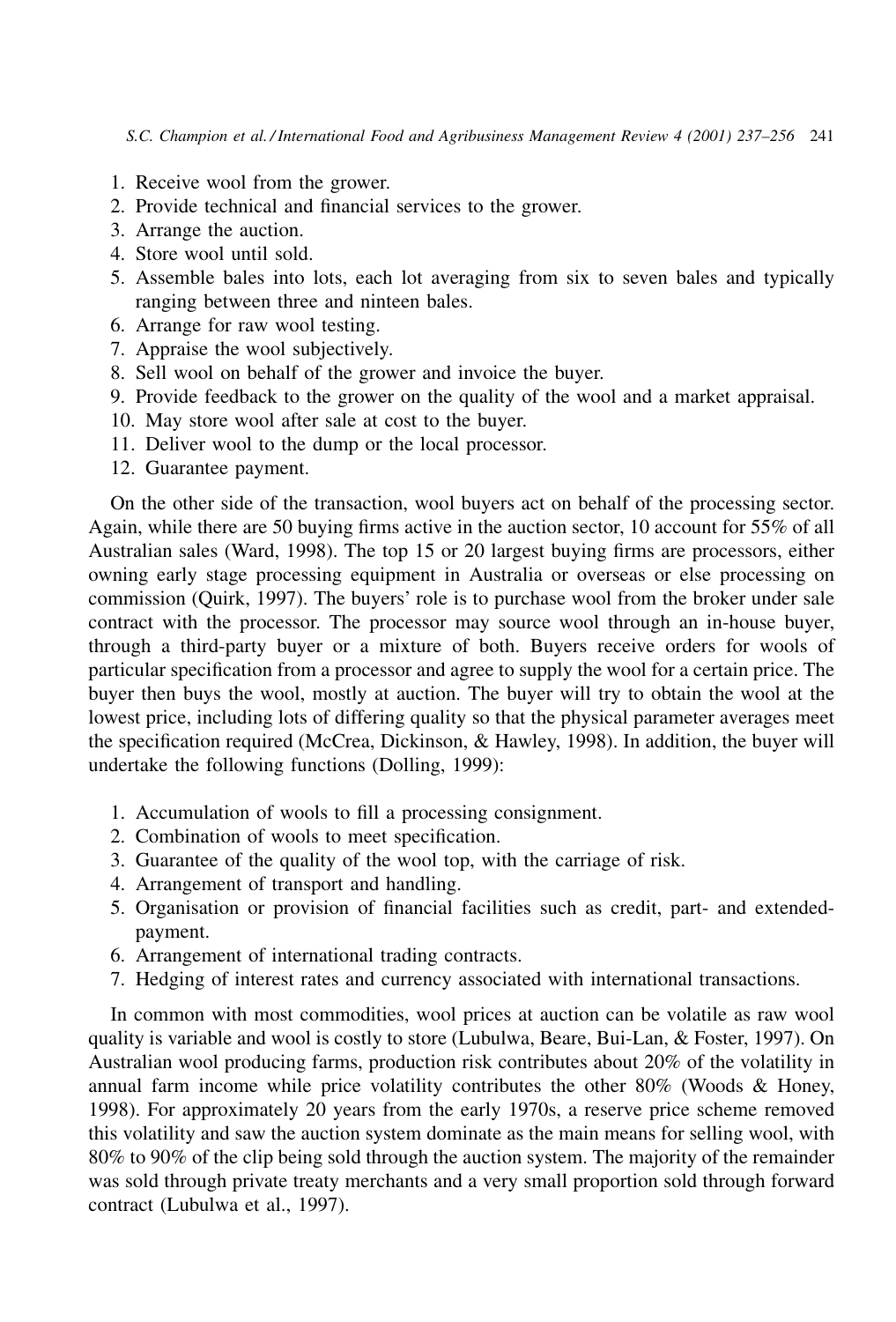For woolgrowers, this dominance of the auction system means that diversity is lost, as wool is channeled through a small number of brokers, exporters and topmakers, before diversity reappears amongst the larger number of spinners, knitters and weavers (Wool Industry Future Directions Task Force, 1999). Additionally, auctions add extra costs through wool delivery via the broker rather than directly to the mill, and because of the costs associated with the broker's storage of the wool and running of the auction. Also, growers prepare wool for auction without knowing the identity of their customers and so cannot seek to meet specific market or customer specifications (McKinsey and Company, 2000).

However, the auction meets some important needs through its activity as an aggregator. This ensures competition and sets a public market price, and provides a simple and open method for buyers and sellers to transact. For the buyer, the auction gives confidence in the quality of wool purchased, a guarantee of the integrity of the contract and the timing of delivery. As a result, the auction should not be abolished (McKinsey and Company, 2000). It deals with the principal problem associated with forward sale of wool, that is that the quality of wool produced is likely to be different from that specified in the contract, due to factors beyond management control, principally environment/season (Lubulwa et al., 1997). That is, poor 'programmability' is an inherent characteristic of the wool production system.

## 2.3. Is wool a product or a commodity?

A fundamental question for wool as a textile fibre is whether it is a commodity or a product. While the question may seem 'academic', the implications are significant as they should guide management decisions by all members of the wool processing chain.

A commodity can be defined as "materials in their natural state which are often termed primary commodities" (Barker, 1992). In contrast, Kohls and Uhl (1990) define a *product* as "a bundle of physical, service and symbolic attributes that satisfies consumers' wants and needs". The first key point to note is that commodities are in their "natural state" and are materials, that is they do not consist of intangible attributes such as service or other characteristics which may be of value to the consumer. The second is that a product is directed towards an end user rather than being sold 'blind' onto a market. While these definitional differences may seem simple their operationalisation in the marketing system can be difficult and the change required to move from a commodity culture to a product culture is fundamental.

The interaction between 'unit type' (i.e., commodity or product) and the market is detailed by Boehlje, Schrader, and Akridge (1998), who identify currently a distinct move away from commodity markets, with minimal interaction between actors, to a more interactive, co-ordinated form in which differentiated products are traded:

"... in traditional commodity markets where specific attributes are not demanded, supplies are fully adequate and can be obtained from various sources, and information flow between the stages are minimal, traditional spot commodity markets can function quite effectively and efficiently. As one deviates from these conditions—which is increasingly the case with more specificity in raw materials and information flows, and with fewer potential sources of acceptable supplies—various forms of negotiated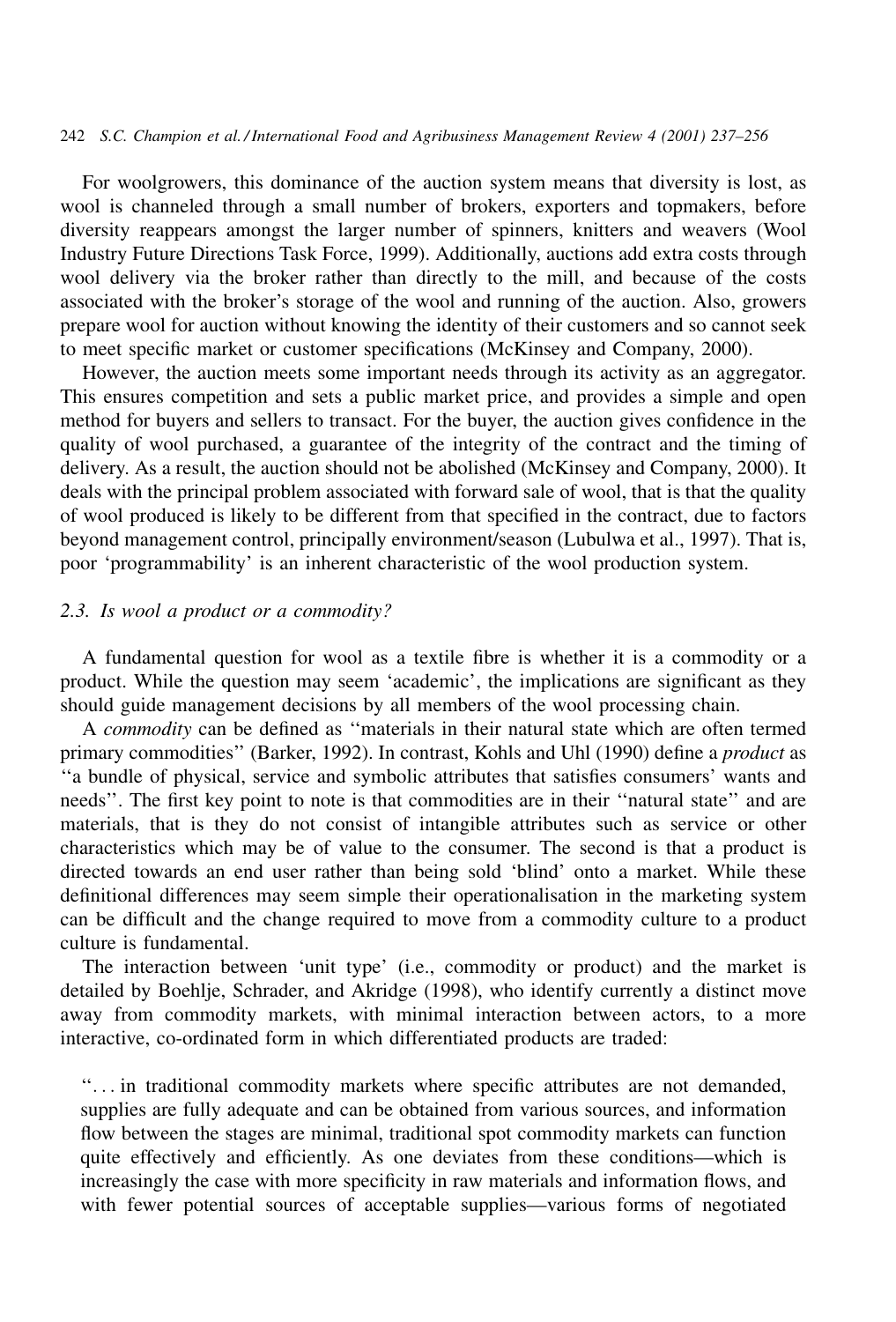co-ordination systems become more effective and necessary for efficient functioning of the production and distribution system."

The importance of the determination of 'unit type' is that it guides marketing system choice. When a product is treated as a commodity or vice versa, a mismatch and resultant inefficiency occurs. In most agricultural systems it is more likely that the first of these cases will be typical, i.e., that loss of value will occur through the inability to exploit or develop non-material or 'intangible' aspects of the product such as service, brand etc. as the commodity marketing system used does not allow efficient communication of these attributes.

In Kohls and Uhl's definition of 'product', the consumer is central to product construction. Altmann (1997) further asserts that the product must primarily solve the problems of the consumer, then those of the middleman and finally those of the producer. As the requirements of the three markets do not go hand-in-hand, then a compromise must be reached, but the consumer must remain the driver of the system. Any potential mismatch is important as it impacts on the consumer through the delivery of goods of poorer 'value'.

With respect to these issues, wool's position is unique. It is a vast range of products which combine physical and potentially strong 'intangible' attributes. Yet it is treated largely as a commodity, without recognition of this product diversity, the result being weak connections between the actors in the marketing system. The result of this mismatch of product with commodity system, is lost value. To this end, it is useful to consider the Wool Industry Future Directions Taskforce's (1999) comments:

"There is a tendency in general discussion to refer to the wool industry as though it were a single commercial entity. It is not ... It is merely the statistical aggregation of independent businesses. Those businesses are characterised by diversity not homogeneity... The same is true of other businesses along the textile chain."

This view is further supported by McKinsey and Company's (2000) recent inquiry into the New Zealand wool industry. They found:

"Different types of New Zealand wool have very different markets and end uses. Understanding the major markets and the competition that wool faces is the first step in assessing the potential for demand growth or the opportunities to service more attractive market segments."

Additionally there is increasing importance placed on product differentiation at the retail level, as consumers increasingly look for intangible attributes conveyed via quality labels (e.g., The Woolmark), brands (e.g., New Zealand Merino) which may serve a range of purposes, and fashion labels. As Rowe (1995) states:

"Label recognition is comfort zone shopping for the customer who is time poor and requires track record of reliability ... It is vital to position wool in association with leading brands at all market levels to more easily access the customer."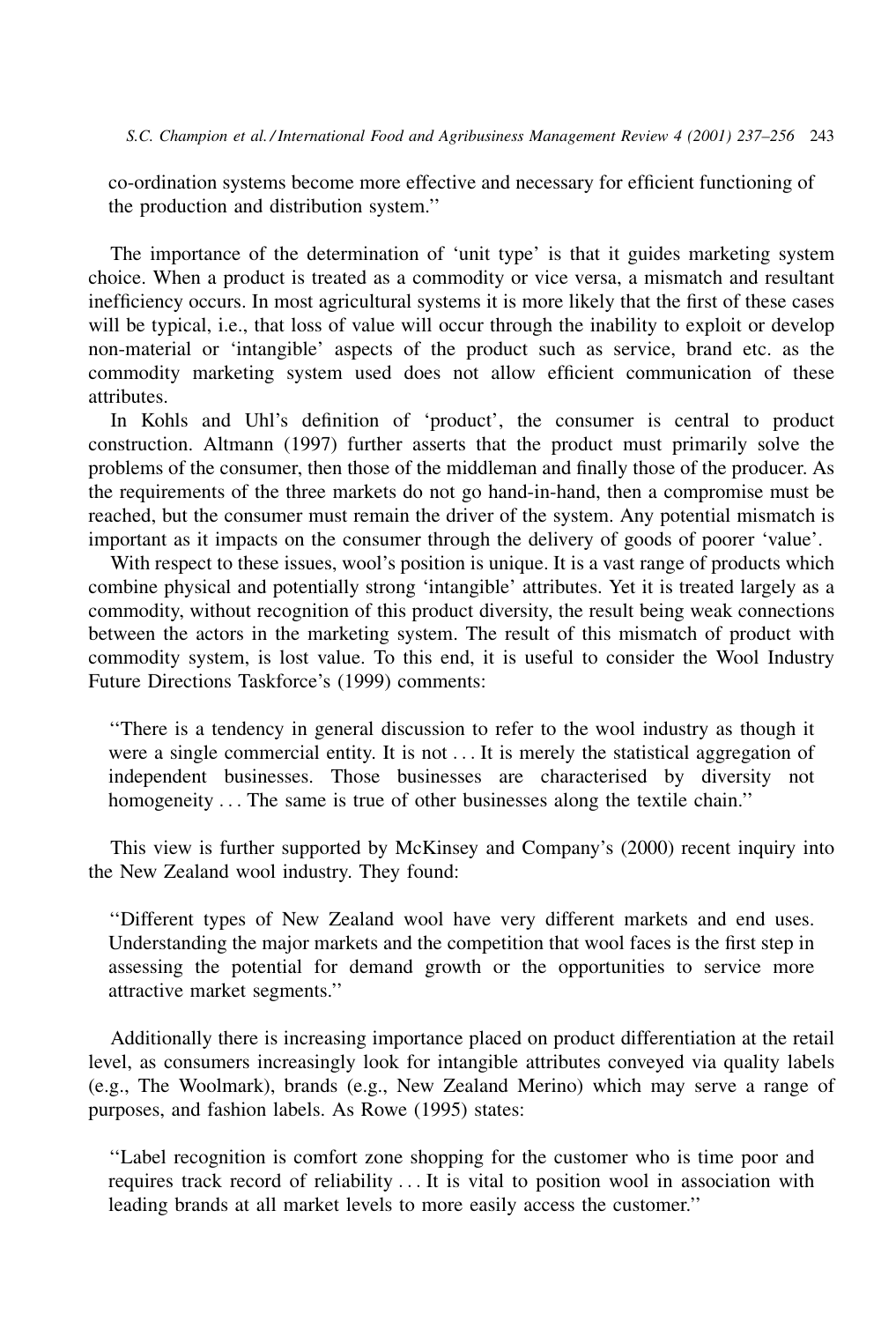However, auction systems do not represent complete communication vacuums. While almost all commodities are regarded as homogeneous, they typically display significant variability in product characteristics which are of importance to buyers. As a result, even in auction systems, sellers use grading systems in an effort to improve price and to communicate this variability to buyers. Grades and standards fill a number of roles. As Carman (1997) points out, they convey information about a commodity that facilitates communication between buyers and sellers and provide a framework for improving the flow of information, they reduce transaction risk, they increase the physical boundaries of markets and they increase economic and productive efficiency.

In the wool industry, the impact of grades is seen in the diversity of description of wool lots offered at auction. This diversity translates into various premiums and discounts based on type and level of defect (e.g., vegetable matter and colour contamination, and poor fibre strength) and on the most important quality attribute, fibre diameter, as illustrated in Table 2.

Grades make possible 'sale by description' systems and generate more accurate market information. They act to lower buyer and seller search and transaction costs and foster a more efficient price discovery mechanism (Kohls & Uhl, 1990). However, very few grades are carried through to the retail level, with consumers relying more on brands as indicators of quality (Carman, 1997). The fundamental question is whether these systems add or convey information relating to consumer perceptions of value. If they do not, then system efficiency is lost and consumer value will suffer. So in summary, the key differences between the commodity and product approach to wool marketing are as detailed in Table 3.

As mentioned previously, the need for improved communication between buyers and sellers is identified by Boehlje et al. (1998) as a driver of the move away from commodity markets to more interactive, co-ordinated market forms. The question is whether communication in the apparel wool supply chain meets the needs of growers, intermediate processors and end users. In a spot market, such as an auction, relationship and therefore the level of communication between the actors, is weak, whereas in a more co-ordinated or integrated marketing system it is (potentially) strong. As a result, any analysis of the fibre marketing system must analyse the relationship between the actors in the system and as part of this, their level of communication and interaction.

| Fibre<br>diameter<br>descriptor | Fibre<br>diameter<br>$(\mu m)$ | Vegetable<br>matter<br>$(3 \text{ vs. } 1\%)^{\text{a}}$ | Fibre strength<br>$(25$ N/ktex vs.<br>38 N/ktex $)^{\rm b}$ | Point at which<br>discounts are applied<br>for strength (N/ktex) | Colour<br>(medium) |
|---------------------------------|--------------------------------|----------------------------------------------------------|-------------------------------------------------------------|------------------------------------------------------------------|--------------------|
| Superfine                       | $16.6 - 18.5$                  | 11                                                       | 19                                                          | 40                                                               |                    |
| Fine                            | $18.6 - 20.5$                  |                                                          |                                                             | 35                                                               | 10                 |
| Medium                          | $20.6 - 22.5$                  |                                                          | 4                                                           | 29                                                               | 6                  |
| Strong                          | $22.5 - 24.5$                  |                                                          |                                                             | 28                                                               |                    |

Table 2

Discounts  $(\%)$  in the first quarter of the 2000–2001 season for various wool faults in different fibre diameter categories

Source: (Woolmark, 2000a, 2000b).

<sup>a</sup> Australian mean vegetable matter level for first half of 2000–2001 season =  $2.0\%$  (AWTA, 2001).

 $<sup>b</sup>$  Australian mean staple strength for first half of 2000–2001 season = 35.4 N/ktex (AWTA, 2001).</sup>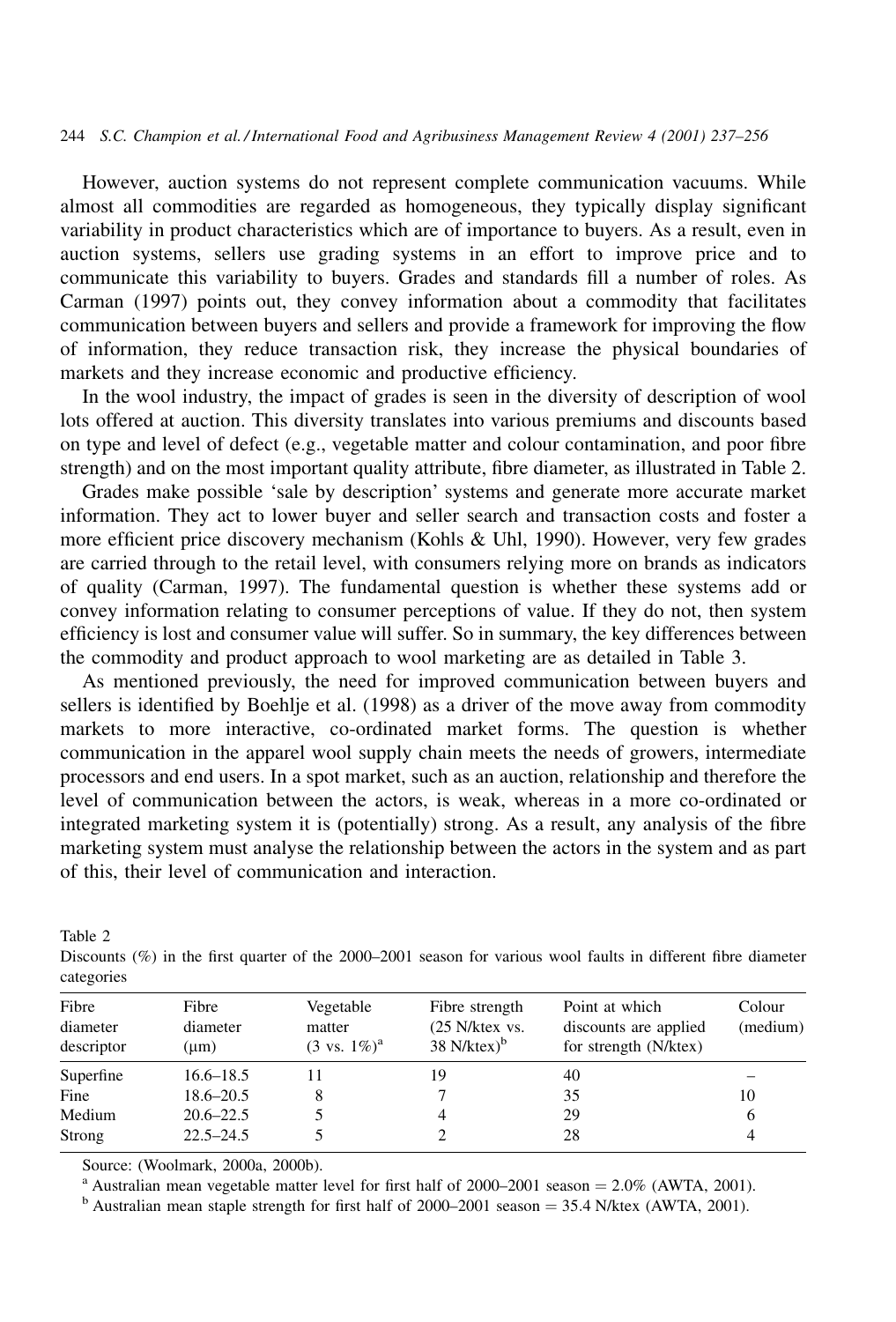Table 3

|  | Commodity and product/marketing approaches to marketing wool |  |
|--|--------------------------------------------------------------|--|
|  |                                                              |  |

| Commodity approach (traditional)                      | Marketing/product approach (SCM)                                                                                                      |
|-------------------------------------------------------|---------------------------------------------------------------------------------------------------------------------------------------|
| No known customer                                     | Wool viewed as part of the textile industry                                                                                           |
| No agreed price at point of production                | Exploration and development of an understanding<br>of the customers needs                                                             |
| No agreed product specification                       | Production of wool which is fit for purpose to<br>satisfy customers needs                                                             |
| No agreed delivery date                               | Differentiation of product through branding                                                                                           |
| Speculation on receipt of profitable price at auction | Promotion of product on the basis of delivery<br>to an agreed price, specification and date.<br>An active marketing strategy and plan |

Source: Dolling (1999).

#### 3. Methodology

This study sought to collect preliminary data relating to communication in the apparel wool supply chain. To assess the effectiveness of this communication, data was collected relating to the improvement of raw wool quality, especially contamination, a highly publicised issue of importance to the processing sector. The data was collected from mostly downstream or 'late stage' wool processors; the spinners and weavers. This arose due to the interests of, and interaction with, a Tasmanian woolgrower group with whom the lead author had previously worked. They saw potential opportunities through collaboration with these late stage processors, leveraging off grower involvement in on-farm quality assurance and through their perception that late stage processors were best placed to reap the benefits of the improved wool quality this delivered.

The target markets of Germany and Italy were the focus of data collection, due to Western Europe being the dominant purchaser  $(50\%)$  of Tasmania's wool in the past (DPIWE, 1999), and due to the continued high quality, high value focus of these markets. A comparison of Western Europe's buying patterns in Tasmania compared to Australian wool production as a whole are shown in Table 4. For Australia as a whole, China is the largest purchaser, but only ranks third for Tasmanian wool. It is important to note that Tasmania produces only  $\sim$ 2.75% of Australia's wool, however it remains an important industry within the state, with a farm-gate value of up to AU\$100 million.

Table 4

Western European wool purchases (% of production) for the Tasmanian and entire Australian wool clip

| Country        | Tasmania | Australia |
|----------------|----------|-----------|
| Germany        | 18.6     | 6.2       |
| Italy          | 16.9     | 14.9      |
| France         | 11.8     | 8.7       |
| United Kingdom | 6.5      | 2.8       |

Source: DPIWE (1999).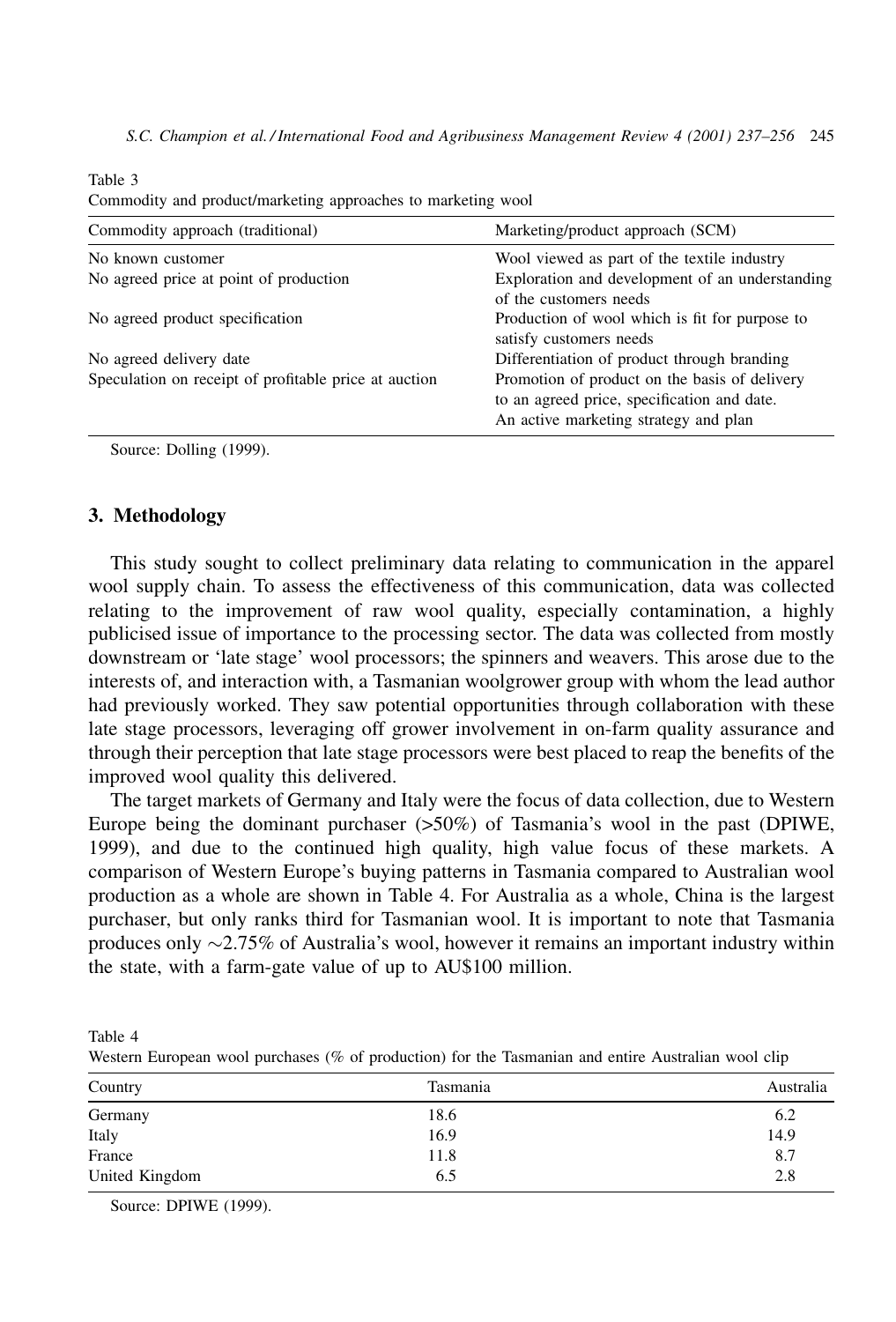| , |  |
|---|--|
|   |  |

|  |                                              |  | Description of informant organisations by country and chain element/position and the status of the countries as |  |  |  |
|--|----------------------------------------------|--|-----------------------------------------------------------------------------------------------------------------|--|--|--|
|  | destinations for Australian raw wool exports |  |                                                                                                                 |  |  |  |

| Chain<br>position | Chain element<br>(sector)             | Germany        | Estimated sectoral<br>market share in<br>Germany <sup>a</sup> $(\%)$ | Italy          | Estimated sectoral<br>market share in<br>Italy <sup>a</sup> $(\%)$ | Total<br>informants |
|-------------------|---------------------------------------|----------------|----------------------------------------------------------------------|----------------|--------------------------------------------------------------------|---------------------|
| Upstream          | Topmaker                              | 1 <sup>b</sup> | 35.7                                                                 | N/A            |                                                                    |                     |
|                   | Spinner                               |                | 26.9                                                                 |                | 15.6                                                               | 3                   |
| Downstream        | Weaver                                |                | $26.1^{\circ}$                                                       | 3              | 7.5                                                                | 4                   |
|                   | Total                                 |                |                                                                      | $\overline{4}$ |                                                                    | 8                   |
|                   | Aust. destination rank <sup>d,e</sup> | -9             |                                                                      |                |                                                                    |                     |
|                   | Tas. destination rank <sup>f,g</sup>  |                |                                                                      |                |                                                                    |                     |

<sup>a</sup> Estimated market shares of interviewed firms based on production figures provided in the interviews and national statistical data for 1996 (IWS, 1998). Data assumes majority of raw wool production and an average fabric weight of 250 g/m. Value is a total for all firms interviewed within a sector.

<sup>b</sup> Informant operates topmaking capacity in both Germany and Italy.

<sup>c</sup> Data available for one firm only.

<sup>d</sup> Source: Woolmark (2000c).

<sup>e</sup> Where 1 is the largest export destination for the entire Australian wool clip.

 $f$  Source: DPIWE (1999).

<sup>g</sup> Where 1 is the largest export destination for Tasmanian wool.

Italian and German spinners, weavers and a topmaker (see Table 5) were approached to provide comment and insights on aspects of raw wool quality, raw wool contamination and communication with woolgrowers during January 1999. With the assistance of staff of The Woolmark Company's Dusseldorf, Germany and Biella, Italy offices, middle-senior management representatives of appropriate spinners and weavers were identified as being key informants and were interviewed. These informants were single individuals in some organisations and small groups (up to four persons) in others.

Semi-structured interviews, were conducted with a representative from each organisation. This interview method was chosen due to the small sample space and the desire to generate rich qualitative data enabling the exploration of the underlying issues the authors were seeking to examine. Permission to record the interviews was provided by all informants and the tape recordings were later transcribed. It should be noted that staff of The Woolmark Company acted as interpreters in meetings where interviewees did not speak English, or on occasions where interpretations/translations of technical information were needed

## 4. Key findings

Data from the interviews is summarised in Tables 6 and 7 and the sample verbatims presented below are taken direct from the transcripts and represent unaltered processor comments. It should be noted that not all informants were able to answer all questions.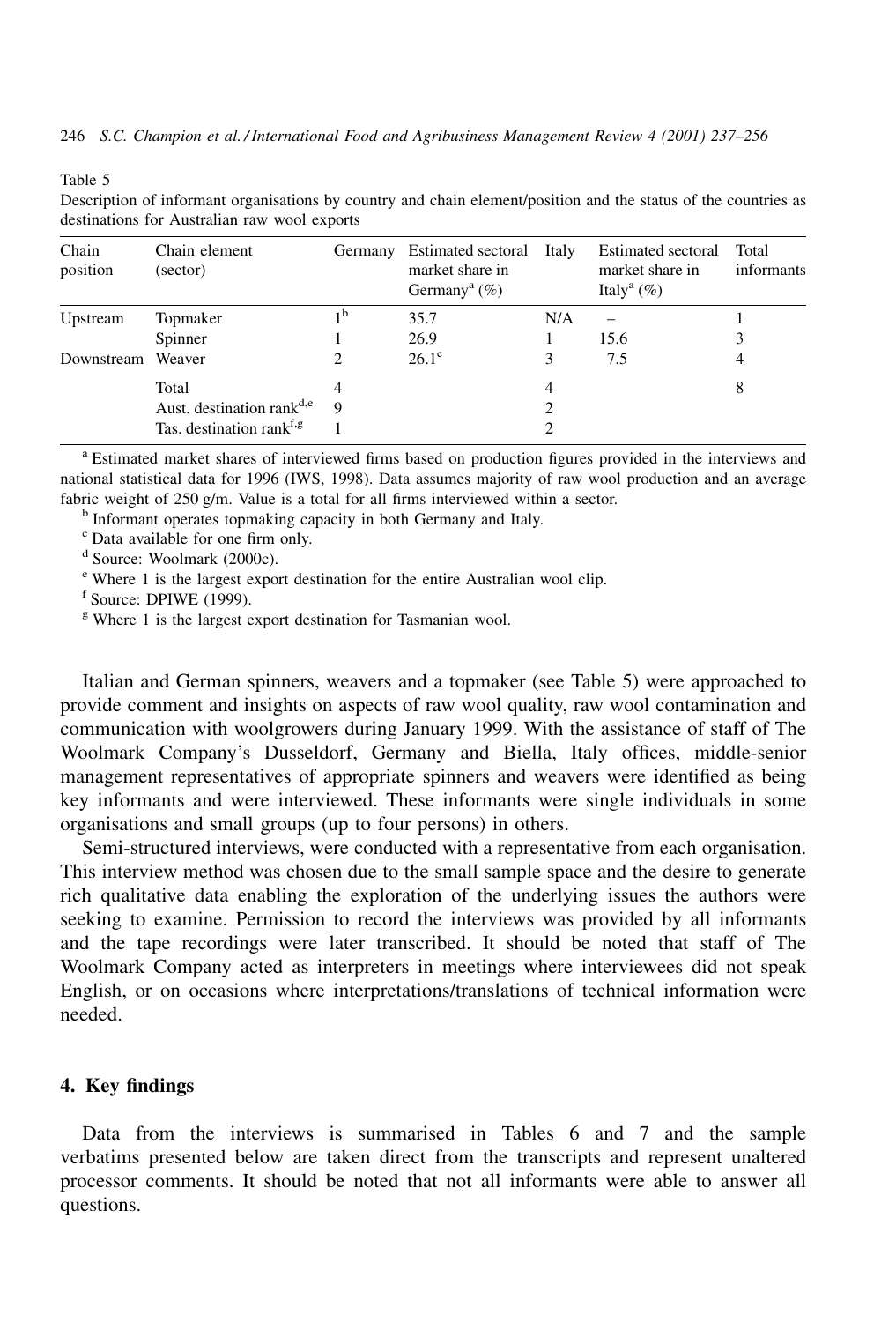| <b>Questions</b>                                                              | Organisation number                                                                                          |                                                                                                           |                                                                                                                                                                                                                              |                                                                                                                                 |                                  |                                                                                                                                                                                                                   |                                                |                                                                                           |
|-------------------------------------------------------------------------------|--------------------------------------------------------------------------------------------------------------|-----------------------------------------------------------------------------------------------------------|------------------------------------------------------------------------------------------------------------------------------------------------------------------------------------------------------------------------------|---------------------------------------------------------------------------------------------------------------------------------|----------------------------------|-------------------------------------------------------------------------------------------------------------------------------------------------------------------------------------------------------------------|------------------------------------------------|-------------------------------------------------------------------------------------------|
|                                                                               | $\mathbf{1}$                                                                                                 | $\overline{c}$                                                                                            | $\overline{3}$                                                                                                                                                                                                               | $\overline{4}$                                                                                                                  | 5                                | 6                                                                                                                                                                                                                 | $\tau$                                         | 8                                                                                         |
| Structure of the organisation                                                 |                                                                                                              |                                                                                                           |                                                                                                                                                                                                                              |                                                                                                                                 |                                  |                                                                                                                                                                                                                   |                                                |                                                                                           |
| Chain element                                                                 | Weaver                                                                                                       | Weaver                                                                                                    | Spinner                                                                                                                                                                                                                      | Knitwear spinner                                                                                                                | Worsted and<br>woollen weaver    | Spinner                                                                                                                                                                                                           | Weaver                                         | Topmaker and<br>trader                                                                    |
| Fibre diameters<br>processed (µm)                                             | $18.5 - 19.0$                                                                                                | $18.0 - 21.5$                                                                                             | $15.0 - 20$                                                                                                                                                                                                                  | $19.5 - 20.5$                                                                                                                   | $19.0 - 21.0$                    | $18.5 - 26.5$                                                                                                                                                                                                     | $19.0 - 23$                                    | $<18.0 - 21.5$                                                                            |
| Volume processed                                                              | 300,000 kg                                                                                                   | 1,000,000 kg                                                                                              | 1,500,000 kg                                                                                                                                                                                                                 | 10,000,000 kg                                                                                                                   | 15,000,000 lm                    | $\sim$ 11,000,000 kg                                                                                                                                                                                              | N/A <sup>a</sup>                               | 11,500,000 kg                                                                             |
| Australian wool as a<br>proportion $(\%)$ of total<br>wool consumption $(\%)$ | 90                                                                                                           | 100                                                                                                       | 100                                                                                                                                                                                                                          | 90                                                                                                                              | $\sim$ 100                       | 85                                                                                                                                                                                                                | $\sim 90$                                      | 70                                                                                        |
| Buying arrangements                                                           | 70-80% purchased as<br>yarn, the remainder<br>as top spun on<br>commission.                                  | Mainly top, but<br>recently started<br>purchasing greasy<br>wool in an effort to<br>improve wool quality. | Source both greasy<br>wool and top.                                                                                                                                                                                          | Purchase at auction and by<br>forward contract through<br>in-house buying office.                                               | Purchase of raw<br>and dyed yarn | Purchase top only                                                                                                                                                                                                 | Purchase<br>yarn only.                         | All buying<br>systems used.                                                               |
| Wool quality and contamination                                                |                                                                                                              |                                                                                                           |                                                                                                                                                                                                                              |                                                                                                                                 |                                  |                                                                                                                                                                                                                   |                                                |                                                                                           |
| Has wool quality<br>improved over the<br>last 10 years?                       | Yes, but buying<br>patterns have changed<br>and as a result,<br>higher quality wools<br>have been purchased. | There has been<br>improvement but<br>not sure whether<br>this is significant.                             | Yes, in general.                                                                                                                                                                                                             | No. but differences have<br>been noted between<br>suppliers.                                                                    | Not sure                         | Yes                                                                                                                                                                                                               | Not sure,<br>probably not.                     | Has improved, but<br>not significantly.                                                   |
| Do you have problems<br>with contamination?                                   | No                                                                                                           | Yes                                                                                                       | Yes                                                                                                                                                                                                                          | Yes, with polypropylene<br>and dark fibre. Sometimes<br>in-house test results differ<br>from that certified by the<br>supplier. | Yes, but they<br>are sporadic.   | Very rare, one case in last<br>3-4 years. Some problems<br>with dark fibres and meeting<br>weavers requirements in this<br>area. Difficult to source wools<br>with low dark fibre levels for<br>the whole season. | Not really.<br>Occurs only<br>when piece dyed. | Yes, mainly<br>polypropylene.<br>Dark fibre levels<br>depend on type of<br>wool purchased |
| Has the level of<br>contamination<br>decreased over the<br>last ten years?    | N/A                                                                                                          | Mostly the same<br>through the last<br>decade, however<br>some improvement<br>over the last year.         | It has never been resolved<br>and is a significant problem,<br>mainly due to polypropylene.<br>They would be prepared to<br>pay more for uncontaminated<br>wool. Contamination is sporadic<br>but is costly when it happens. | No improvement in<br>polypropylene. Impact<br>of dark fibre depends<br>on the product.                                          | Not sure.                        | Yes. Dark fibre limits have<br>got tighter also.                                                                                                                                                                  | Not sure.                                      | N/A                                                                                       |

<sup>a</sup> N/A: no answer.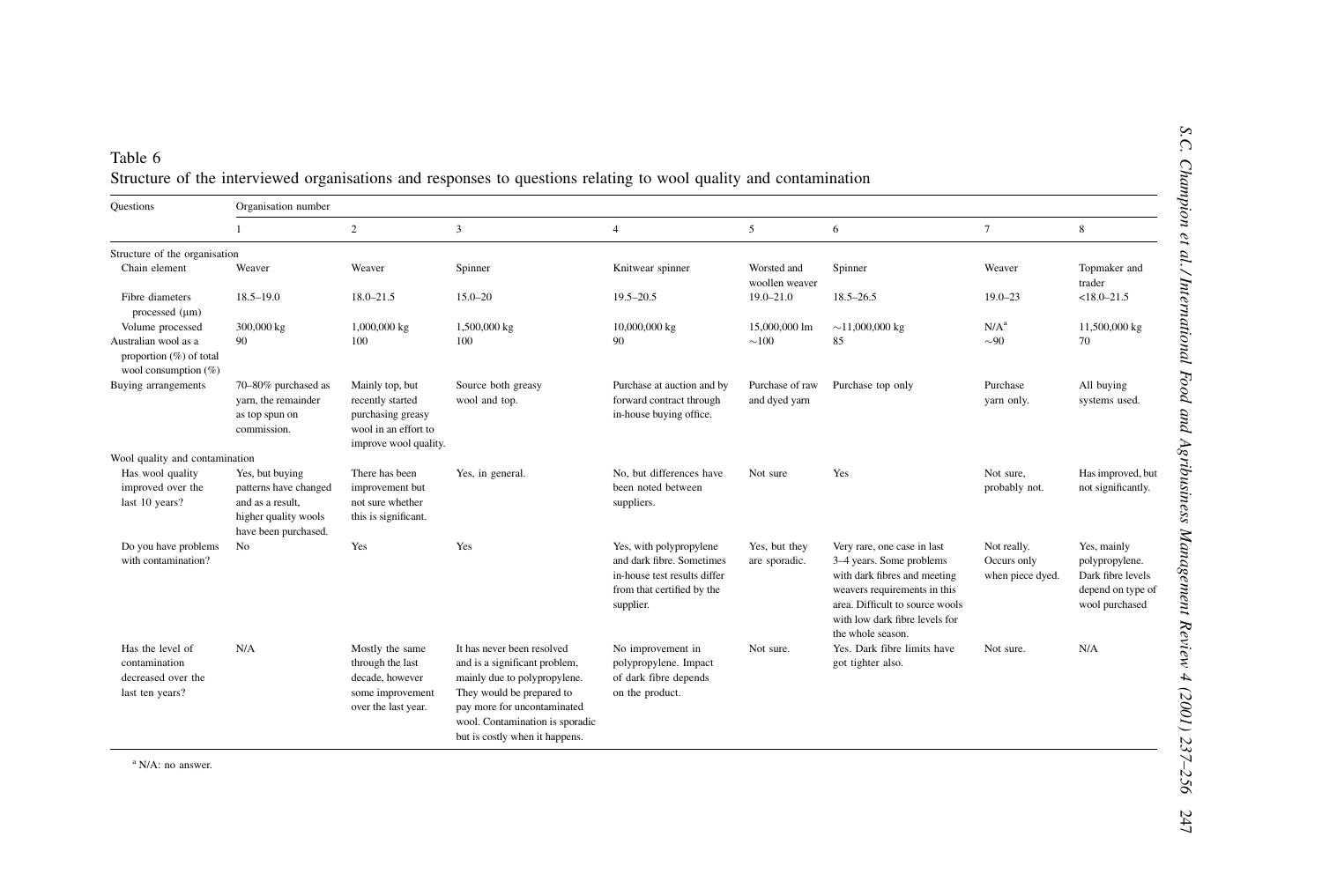# Table 7 Responses to woolgrower focus and along-chain communication

| Questions                                                                                                                       | Organisation number                                                                                              |                                                                                                                                                                                                                       |                                                                                                                                                                                                                                                                                                                        |                                                                                               |                                                                                                                                              |                                                                                                                                                                                            |                                                                                                        |                                                                                                     |
|---------------------------------------------------------------------------------------------------------------------------------|------------------------------------------------------------------------------------------------------------------|-----------------------------------------------------------------------------------------------------------------------------------------------------------------------------------------------------------------------|------------------------------------------------------------------------------------------------------------------------------------------------------------------------------------------------------------------------------------------------------------------------------------------------------------------------|-----------------------------------------------------------------------------------------------|----------------------------------------------------------------------------------------------------------------------------------------------|--------------------------------------------------------------------------------------------------------------------------------------------------------------------------------------------|--------------------------------------------------------------------------------------------------------|-----------------------------------------------------------------------------------------------------|
|                                                                                                                                 | $\mathbf{1}$                                                                                                     | $\overline{c}$                                                                                                                                                                                                        | 3                                                                                                                                                                                                                                                                                                                      | $\overline{4}$                                                                                | 5                                                                                                                                            | 6                                                                                                                                                                                          | $\tau$                                                                                                 | $8\,$                                                                                               |
| Where should the focus be for woolgrowers?<br>On deceased<br>diameter?                                                          | $N/A^a$                                                                                                          | Shouldn't be the<br>only focus.                                                                                                                                                                                       | Not necessary. Better<br>to improve the other<br>characteristics.                                                                                                                                                                                                                                                      | Yes, as long as price<br>doesn't increase.                                                    | N/A                                                                                                                                          | Yes                                                                                                                                                                                        | Not a relevant<br>question. These<br>are problems for                                                  | No. Decrease in<br>diameter is driven by<br>desire for increased<br>income.                         |
| On higher staple<br>strength?                                                                                                   | N/A                                                                                                              | N/A                                                                                                                                                                                                                   | Yes, needs to be<br>increased.                                                                                                                                                                                                                                                                                         | Yes, but more<br>important for woven<br>wear than for knitwear.                               | N/A                                                                                                                                          | Not normally a<br>problem, but depends<br>on the season.                                                                                                                                   | spinners.<br>N/A                                                                                       | Important                                                                                           |
| On longer staples?                                                                                                              | N/A                                                                                                              | No                                                                                                                                                                                                                    | No                                                                                                                                                                                                                                                                                                                     | No                                                                                            | N/A                                                                                                                                          | No, fibre lengths are<br>adequate now.                                                                                                                                                     | N/A                                                                                                    | No. Some mills have<br>problems at longer<br>lengths.                                               |
| On decreased fibre<br>diameter variability?                                                                                     | Yes, but variability<br>$(CV\%)$ not always<br>measured and therefore<br>low CV% wools can<br>be hard to source. | N <sub>0</sub>                                                                                                                                                                                                        | N/A                                                                                                                                                                                                                                                                                                                    | Yes, especially in<br>coarser product and due<br>to felting in knitwear<br>following washing. | N/A                                                                                                                                          | Yes                                                                                                                                                                                        | N/A                                                                                                    | Yes, but not yet ac<br>tively seeking lots<br>measured for low<br>variability.                      |
| Communication with woolgrowers                                                                                                  |                                                                                                                  |                                                                                                                                                                                                                       |                                                                                                                                                                                                                                                                                                                        |                                                                                               |                                                                                                                                              |                                                                                                                                                                                            |                                                                                                        |                                                                                                     |
| Do you currently have<br>any level of<br>communication with<br>growers or grower<br>groups?                                     | Parent company does.<br>This is very important.                                                                  | No experience so<br>far but see two-way<br>communication as<br>important.                                                                                                                                             | Informal links only through<br>visits to Australia and<br>mill visits in Italy by<br>woolgrowers. Company<br>is a member of grower<br>organisation.                                                                                                                                                                    | No formal program but<br>chairman frequently<br>visits Australia.                             | No, but do have<br>discussions with<br>spinners and<br>makers-up. Some<br>contact with the<br>topmaker but<br>always through<br>the spinner. | Have visited growers<br>in Australia on-farm.<br>Feel there is a growing<br>separation between<br>'good' and 'bad'<br>growers. Would like to<br>see them concentrate<br>on their business. | Parent company has<br>been approached.                                                                 | Member of grower<br>organisation and have<br>input from growers<br>through topmaking<br>activities. |
| If not, do you see any<br>benefit in doing this<br>in the future?                                                               | N/A                                                                                                              | Important in the<br>future to have more<br>transparency. Would<br>like to start now in<br>order to support a<br>move to greasy wool<br>purchases. Would<br>like to have precise<br>information as to<br>wool quality. | Difficult to get quality fibre,<br>so there is a role for going<br>direct to growers but difficult<br>to communicate and there is<br>variability from year to year<br>so growers supplying may<br>not be the same. There is a<br>role for the provision of early<br>warning information due to<br>seasonal conditions. | N/A                                                                                           | N/A                                                                                                                                          | Yes, but it will remain<br>a small part of the<br>business.                                                                                                                                | N/A                                                                                                    | Not really. Difficult<br>due to mismatch<br>between farm lot and<br>processing batch.               |
| What other means can<br>growers and processors<br>use to move closer<br>together to improve<br>their level of<br>understanding? | N/A                                                                                                              | N/A                                                                                                                                                                                                                   | N/A                                                                                                                                                                                                                                                                                                                    | N/A                                                                                           | N/A                                                                                                                                          | N/A                                                                                                                                                                                        | Need to get all<br>sections of the chain<br>together; growers<br>and processors with<br>the marketers. | Use existing channels<br>such as IWTO and<br>grower associations.                                   |

<sup>a</sup> N/A: no answer.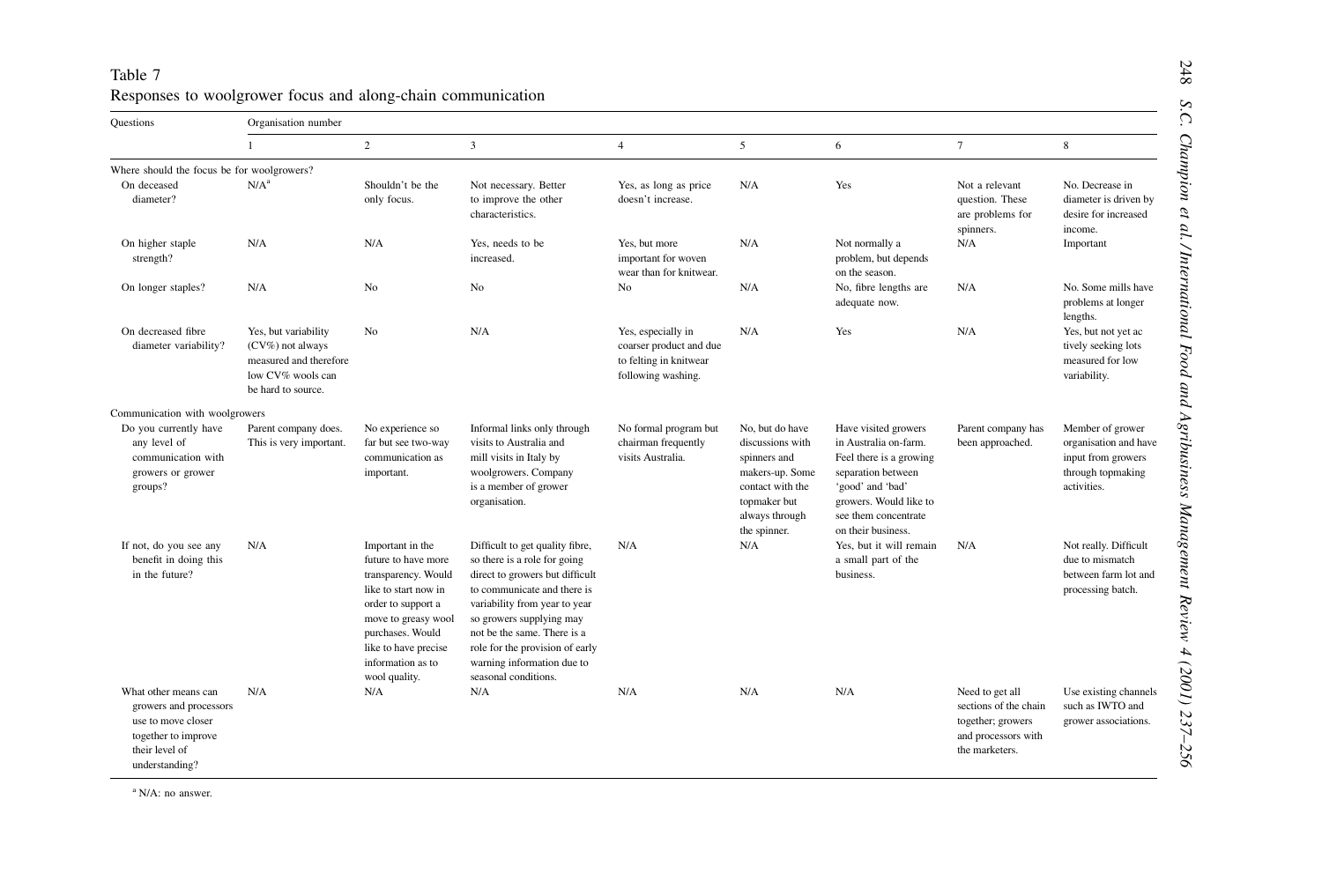#### 4.1. Size and sourcing arrangements of the interviewed wool processing organisations

Wool processed by the interviewed organisations had fibre diameters in the range 15.0–  $26.5 \mu m$ , and the volume of wool processed ranged from 300,000 to 11,500,000 kg per annum (see Table 6). As indicated in Table 5, both Germany and Italy rank amongst the ten most significant export destinations for Australian raw wool, but in Tasmania they rank as one and two, respectively. The higher concentration of processing capacity in Germany is evident from the larger market shares and processing volumes of the German firms. In comparison, the Italian wool processing sector is fragmented, with firms specialising in particular product niches. Most of the organisations interviewed purchased their inputs from the previous chain member, although one of the weavers had recently commenced sourcing greasy wool direct from growers.

#### 4.2. Wool quality and contamination

When asked whether wool quality had improved over the last decade (Table 6), five organisations felt it had, although two of these questioned whether this improvement had been 'significant'. One commented that improvement, in their case, had come about more through changes in buying strategy and another that a change in supplier of semiprocessed product had significantly changed the quality of the inputs into their business. One weaver emphasised that contamination continued to be a significant problem and that they were prepared to pay increased prices should they be able to source uncontaminated wool. This latter comment seems to verify the cost of contamination to the processing sector.

Six organisations identified that they still experienced problems with contamination (Table 6) although two of these commented that the incidence of contamination was rare, but unpredictable. One stated:

Contamination has never been resolved ... you may go 3–4 months without anything and then . . . it's a real problem. It costs a lot.

The data highlights the problems associated with managing for contamination where occurrence is rare, but impact, due to tight tolerances, is significant. Within the organisations surveyed, the success of on-farm anti-contamination campaigns appears questionable and continued adoption of in-shed quality assurance programmes seems warranted. However, as one spinner noted, the limits on the amount of contamination (number of dark or urine stained fibres) acceptable in their product has got tighter over time, often with little reference to how easily achieved these new tolerances were. This comment seems to suggest poor communication between adjacent sectors as to reasonable limitations with respect to product quality. The comments below also underline the seasonal variability inherent in wool and the problems this may present.

But from time to time we have problems with the weavers because if these people don't accept four [number of contaminated fibres/100 g product], they want to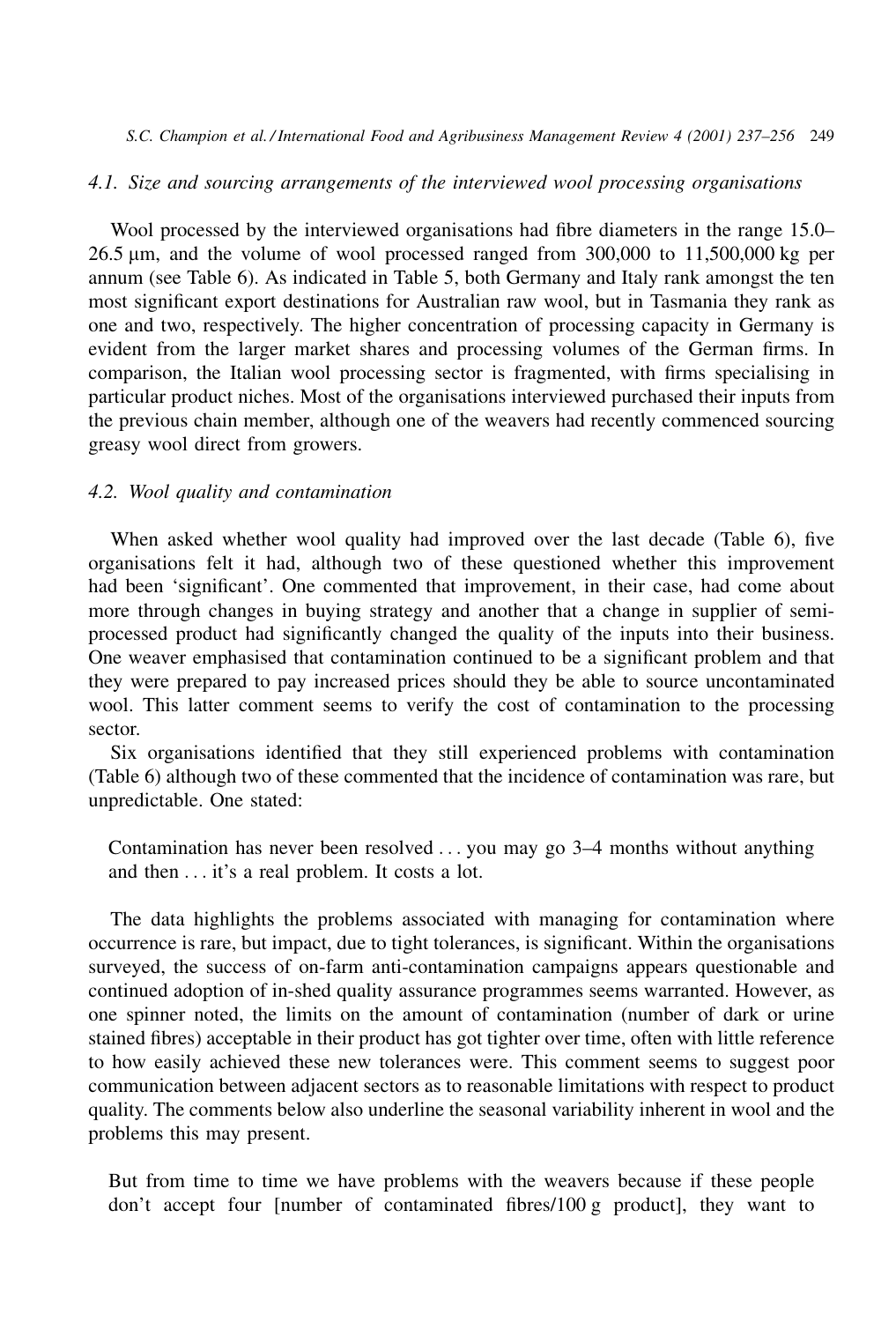have between zero and two and that's very difficult to get for the whole season. It is possible to get two coloured fibres per 100 g, but from time to time it's difficult to get the right wool.

## 4.3. Raw wool quality attributes

Four organisations felt it was not important to further decrease fibre diameter (Table 6) and a fifth stressed further reductions in fibre diameter were acceptable as long as price did not increase. As one spinner commented:

It is better to improve the other characteristics; tenacity, crimps ... There are so many ways without changing the diameter.

These reflections are interesting given the dominance of fibre diameter as a raw wool price determinant and the strong messages from industry service providers as to the need to decrease fibre diameter in order to remain profitable. While reductions in fibre diameter will undoubtedly increase return in the short to medium-term, an industrywide shift may not see sustainable price increases in the longer term due to the altered supply of finer wools. Clearly, growers should not neglect productivity factors such as fleece weight in their breeding programmes, and possibly other quality measures, given the comments above. Improved communication with the processing sector as to longterm trends would seem warranted, guiding the on-farm management and breeding processes that determine the nature of the raw materials entering the supply chain. More thought as to the implications of these trends, especially as they relate to customer requirements, is needed.

Only four organisations commented on staple strength (Table 7), three commenting that improved strength was important, the fourth that the characteristics varied with season and therefore so did the need for improvement. All five organisations commenting on staple length felt further increases were not important. With respect to the variability of fibre diameter (Table 7), five organisations responded, four seeing improvement as important, one not. One organisation commented that wools of low fibre diameter variability can often be hard to source as the characteristic, at the time of this data being collected, was not always objectively measured. However, fibre diameter distribution data is now captured along with mean fibre diameter, through the introduction of new testing technology in June 2000.

The diversity of these responses is interesting in that it appears to show that the processing sector is not united with respect to their reflections on wool quality and those areas that require improvement. This lack of unity may have implications for feedback arising from price signals at auction and also for grower groups undertaking general data gathering/ feedback exercises amongst a range of processors. It also suggests that clear direction arises through a strong relationship developed along a chain, rather than with a horizontal sectoral cluster, e.g., a number of spinners and weavers. The diversity of response may also indicate that more work is required to inform the processing sector of the implications of raw wool quality for processing efficiency.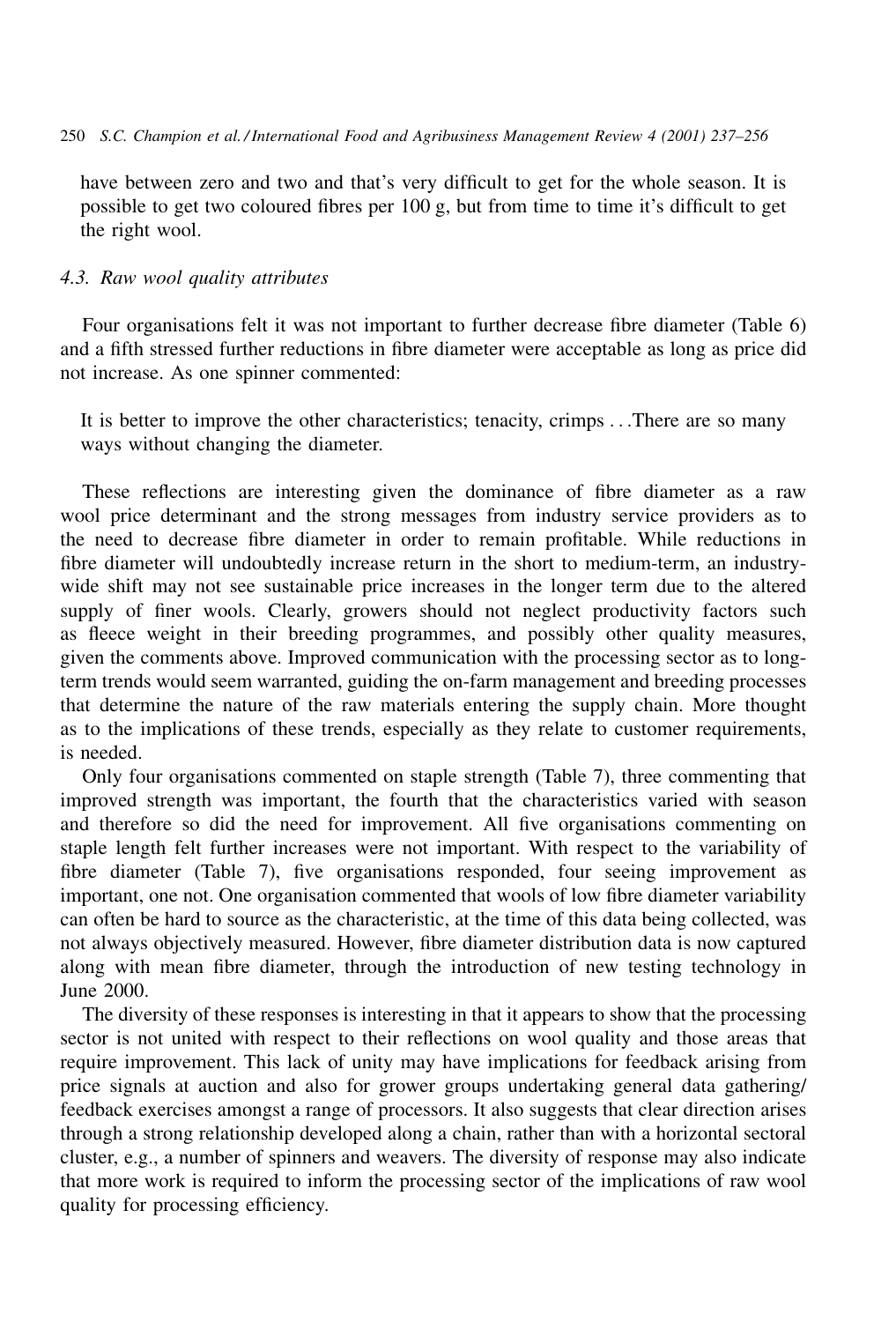#### 4.4. Communication with woolgrowers

The extent of communication between the processing organisations interviewed and woolgrowers was considerable. When asked if they communicated with woolgrowers or grower groups, six of the eight processors responded positively (Table 7), the contact occurring either directly with their own business unit or through a parent company. While most of these links were informal, two of the organisations held membership of a woolgrower representative body. Given the significant level of past communication, the question then becomes not whether communication is occurring, but whether this communication is effective.

Some processors viewed their communication with growers positively. One spinner commented on the usefulness of shared understanding with respect to wool quality, and on the critical role of the spinner as a communication agent, due to their interaction with both upstream and downstream chain elements. They said:

... we show these people our production and explain our problems ... I think it is necessary to keep in contact with growers because I think the spinners and weavers can explain their problems much better than the combing mills [topmakers], because we have the contact with the weaver and the weaver with the retailer ...

It is clear that communication can deliver benefits. One spinner commented on a specific case where a quality problem was identified as being under the control of the grower and was rectified simply, following communication between the spinner and the grower. However, not all comments about communication with woolgrowers were positive. Some saw problems associated with the size mismatch between farm production and mill batch or with the geographic separation between growers and processors. Some processors clearly exhibited a strong desire to limit interaction with respect to sectoral activity. As one spinner commented<sup>.</sup>

... I think the growers are making a good job but they should concentrate on their business and that means I think it's a problem if growers want to produce tops and all these things ... and he hasn't so much time for the farming, which is very important.

Also, communication was not always seen as a core business skill or capability, but rather it seemed to be viewed as an 'add-on'. As one interviewee commented:

It depends on the communication. If it isn't every week it is no problem but if you have to discuss these things all the time you will have a problem because this is only one part of our business. Our main part is to buy the wool, to produce the product and to sell the yarn.

In relation to grower–processor communication in the future, there were few comments, although one organisation felt there was a need to get all parts of the wool supply chain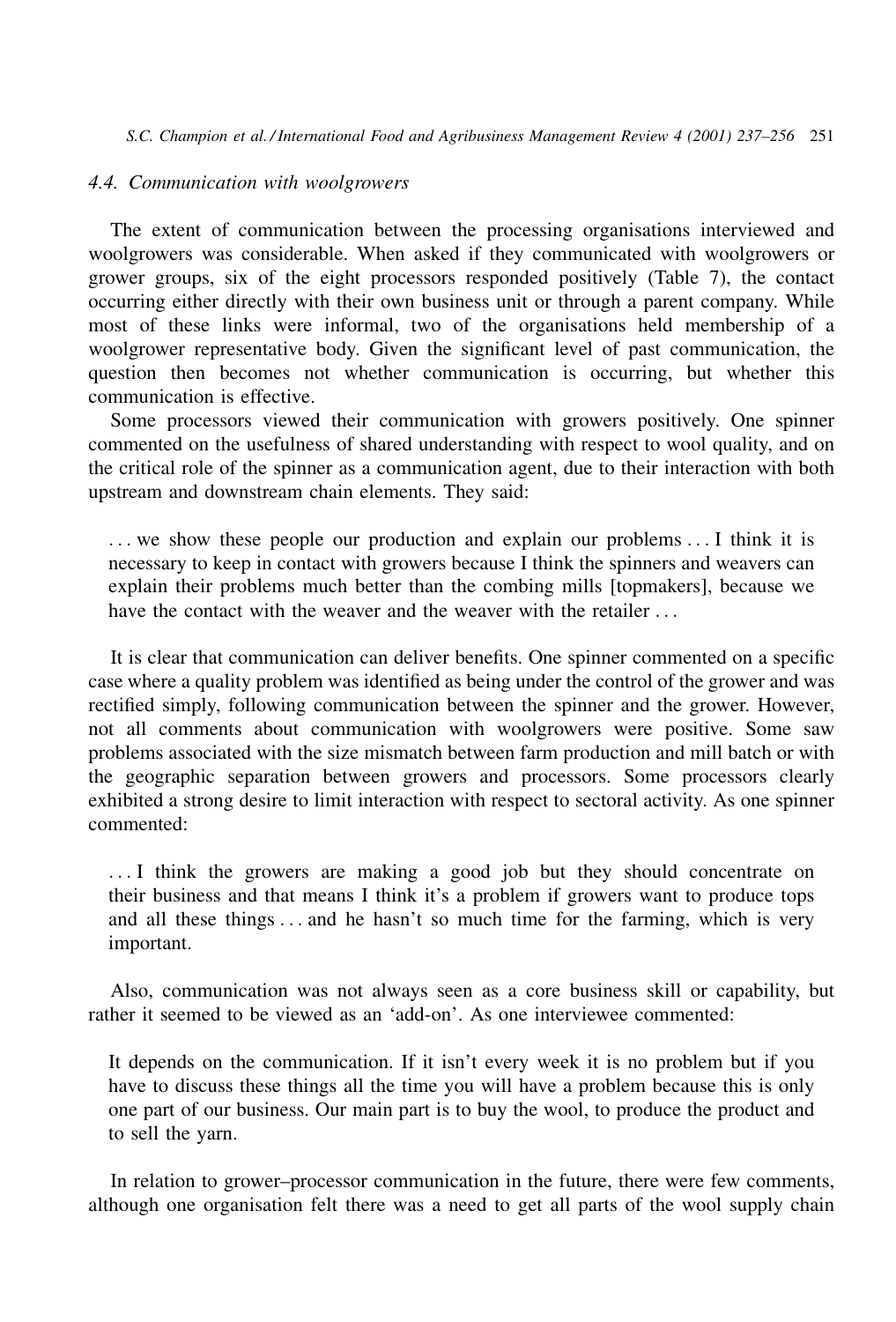together, including the marketers, while another felt that existing structures such as the International Wool Textile Organisation (IWTO) were sufficient for communication between chain members.

Given the presence of a sectoral view or 'silo' amongst some processors, it was interesting to note comments that highlighted the interdependency of the chain members and the need to think from the market back to the production base. It demonstrates that amongst some organisations there is a recognised need to identify customer needs and communicate these back to the production base. With respect to interdependency, one weaver commented.

Most of the questions are more or less . . . interesting . . . but our part as weavers . . . we can only give you indirectly because we react on our part from what we get.

In relation to communication and the drivers of product specification:

When you, as I say, see the sheep and you think from the sheep to the market then you have already made the mistake. You have to go from the market to the sheep.

Another interesting comment, given the interest amongst woolgrower groups with respect to direct communication with processors, related to the potential fragmentation of the grower base along the lines of region, genetic type or other point of coalescence. This was highlighted as a potential problem by one spinner with respect to the problems and confusion it may create for the intermediate chain customers. The centrality of price as a point of negotiation is also underlined.

Now we have a group from New Zealand, now it's from Tasmania. And everybody wants to make their own product. Our difficulty is to explain it to the weaver ... Perhaps it's an advantage in the production, but not for the retailer and in the end product. There's no advantage for these people and if they see no advantage I think nothing will happen. Perhaps you can sell a lot of fabric from Tasmanian wool but you don't get more money. And at the end we always talk about money.

## 5. Discussion and conclusions

The data collected in this study in relation to processor perspectives, confirms anecdotal industry reports and discussion in the technical literature (IWS, 1997), that there appears to be considerable interest in the development of closer links between woolgrowers and wool processors, i.e., to adopt marketing systems that deal with wool as a product rather than a commodity. This arises in part from the realisation that a fundamental problem associated with commodity markets is that all commodities decline in price over time as an increasing proportion of consumer income is spent on services and intangibles (McKinsey and Company, 2000) (see Table 8).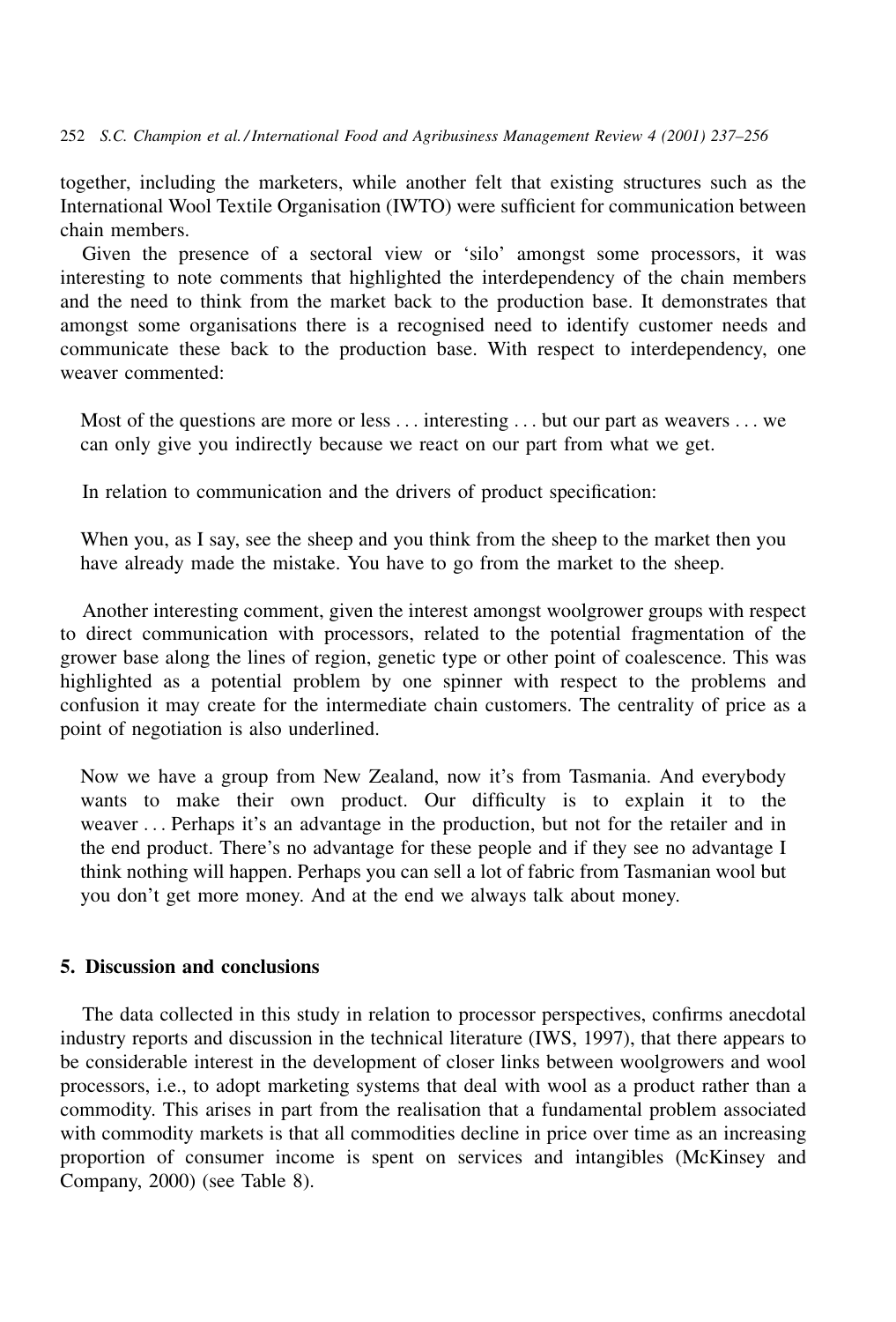| Annual price decline (%, US\$) |
|--------------------------------|
|                                |
|                                |
|                                |
|                                |
|                                |
|                                |
|                                |
|                                |
| 3.5                            |
|                                |
|                                |
|                                |

Table 8 Average annual decline in real commodity prices 1980–2000

Source: (McKinsey and Company, 2000).

With respect to the woolgrower side of the 'farm-gate', Dolling (1999) lists motivations to become involved in supply chain management (SCM) arrangements with wool processors as including useful feedback and the use of this to improve raw wool production, the receipt of price premiums in return for superior product and the reduction of price volatility and achievement of long-term surety of supply. From the same relationship, processors are seeking better communication, tighter specification and early advice of clip characteristics, improved clip preparation and consistency of raw wool received and hence of the processing performance gained, and a more efficient and cost-effective supply route with reduced price volatility (Read, 1995; IWS, 1997; Dolling, 1999).

However, challenges for grower groups wanting to link to processors include small average clip sizes and seasonality of supply, the high costs involved in establishing marketing relationships and the changing patterns of demand and difficulty of establishing repeat business (Wool Industry Future Directions Task Force, 1999). There are also concerns that direct links with mills may give rise to the development of a "cottage industry supply" system, leading to an inability to meet critical mass, difficulties with respect to supply reliability and frequency, poor commitment given the possibility of favourable spot markets at some stage through the life of the contract and poorly-defined claim or dispute settlement procedures.

However, the downstream stages of the wool value chain (spinners and weavers) have an important role to play in innovation centred on new yarns and fabrics which can target specific niches of an increasingly selective consumer market and hence deliver improved consumer value (Ward, 1998). Interaction with woolgrowers will ensure a supply of raw wool that can meet the specifications, both tangible and intangible, required in these products and hence allow this value to be captured, thus alleviating some of the competitive disadvantage of the wool fibre.

The information provided by the downstream stakeholders interviewed in this preliminary study provides a number of interesting insights. Interviewees appeared divided as to whether contamination and general 'wool quality' had improved over the last decade. This would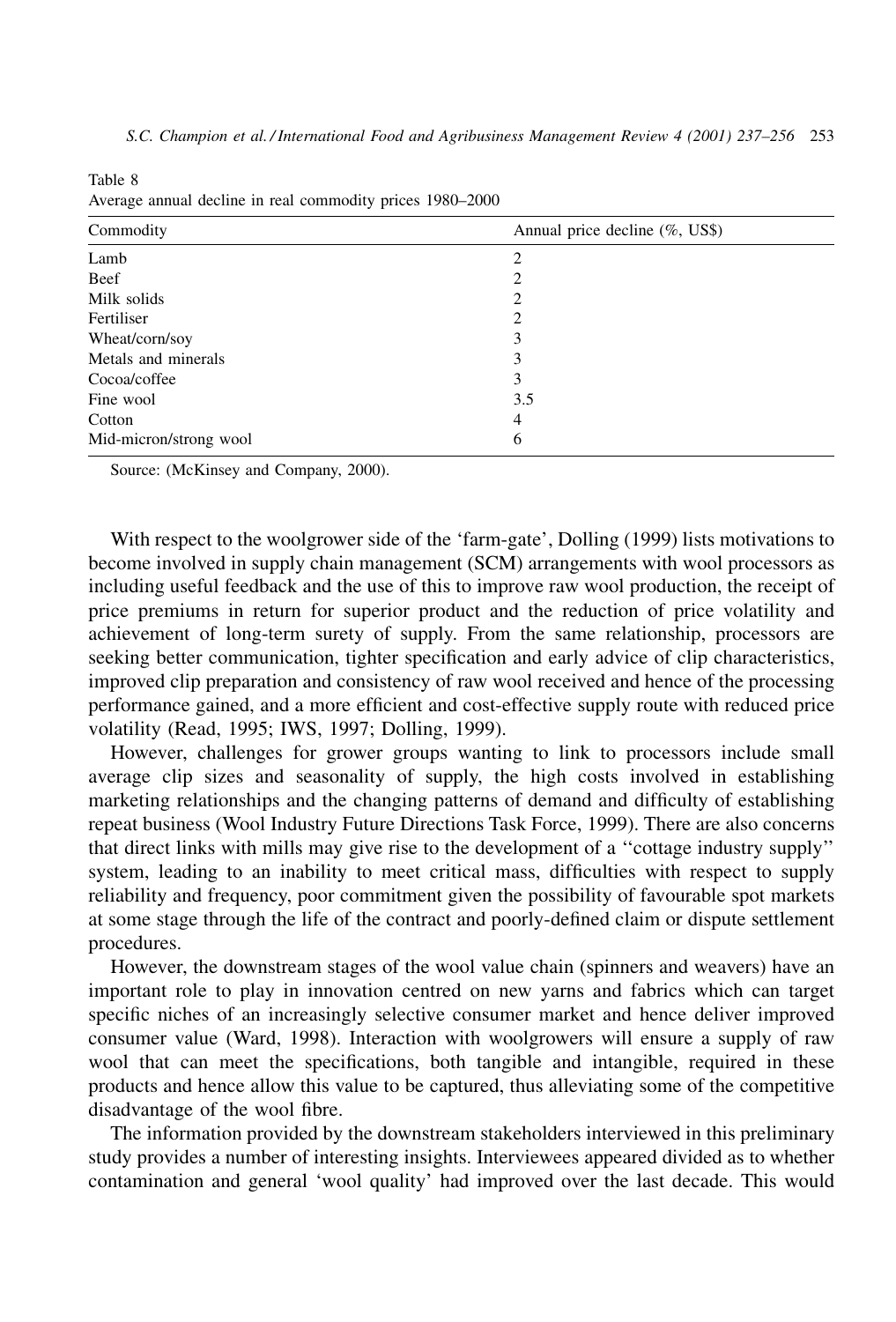suggest that there is further room for improvement and given the difficulties the sporadic contamination outbreaks cause, a preventative approach through on-farm quality assurance appears warranted. However, responsibility for contamination prevention rests with all chain elements, not just the on-farm sector, thus illustrating the interconnectedness of the value chain. The impact of quality variability was also mentioned in relation to other quality attributes. This lack of programmability is a potential problem for woolgrowers within a supply chain arrangement where meeting contract specification is central to chain performance. Clearly further work in quality management through improved farm management, or in quality prediction is needed.

The inability of some informants to comment on aspects of raw wool quality illustrates a disconnection from the supply base, despite other indicators of some level of communication. The nature and quality of communication would appear to be the issue, rather than whether it is occurring or not. Comments indicating a desire to retain activity within defined sectors would seem to be a causative factor. Despite these problems however, the various sectors are not foreign to one another and there are some interesting reflections on the need for change in raw wool quality that should be investigated further with respect to their implications for on-farm breeding and management. Interdependency and the role of the retailer as a chain driver were also identified. However, structural change in the chain, in response to the realisations, appears to be limited.

As a result and given the quality problems still present, a more co-ordinated approach to marketing, based on a definition of the customer's needs, appears warranted, although the concerns of potential fragmentation of the supply base, and the resulting downstream confusion need to be considered. It could be argued that in a vertically co-ordinated supply chain this fragmentation is essential and inherent and that rather than causing confusion, it should become a driver to building relationships within the chain. The aspects of improved communication and the defining of the drivers of customer value inherent in supply chain management, could be used effectively in the wool supply chain, although the sectoral barriers and focus on price as the sole point of negotiation, must be overcome.

In conclusion, while there appears to be an emerging recognition by the various members of the apparel wool textile chain of the need for, and power of, improved communication, significant barriers including the presence of 'functional silos' continue to exist. Given the increasingly fragmented nature of the apparel consumer base and its desire for innovative products with reduced product life-cycles, these structural problems limit wool's ability to improve it's competitive position against competing synthetic fibres and other destinations for disposable consumer income. Conversely, addressing the barriers, both cultural and structural, which limit chain communication, will see the creation of product value, through better matching consumer needs and increased chain efficiency.

### **Acknowledgments**

The authors are grateful to the board of the Tasmanian Quality Wool (TQW) group for their input into the development of this study. They also wish to thank the staff of The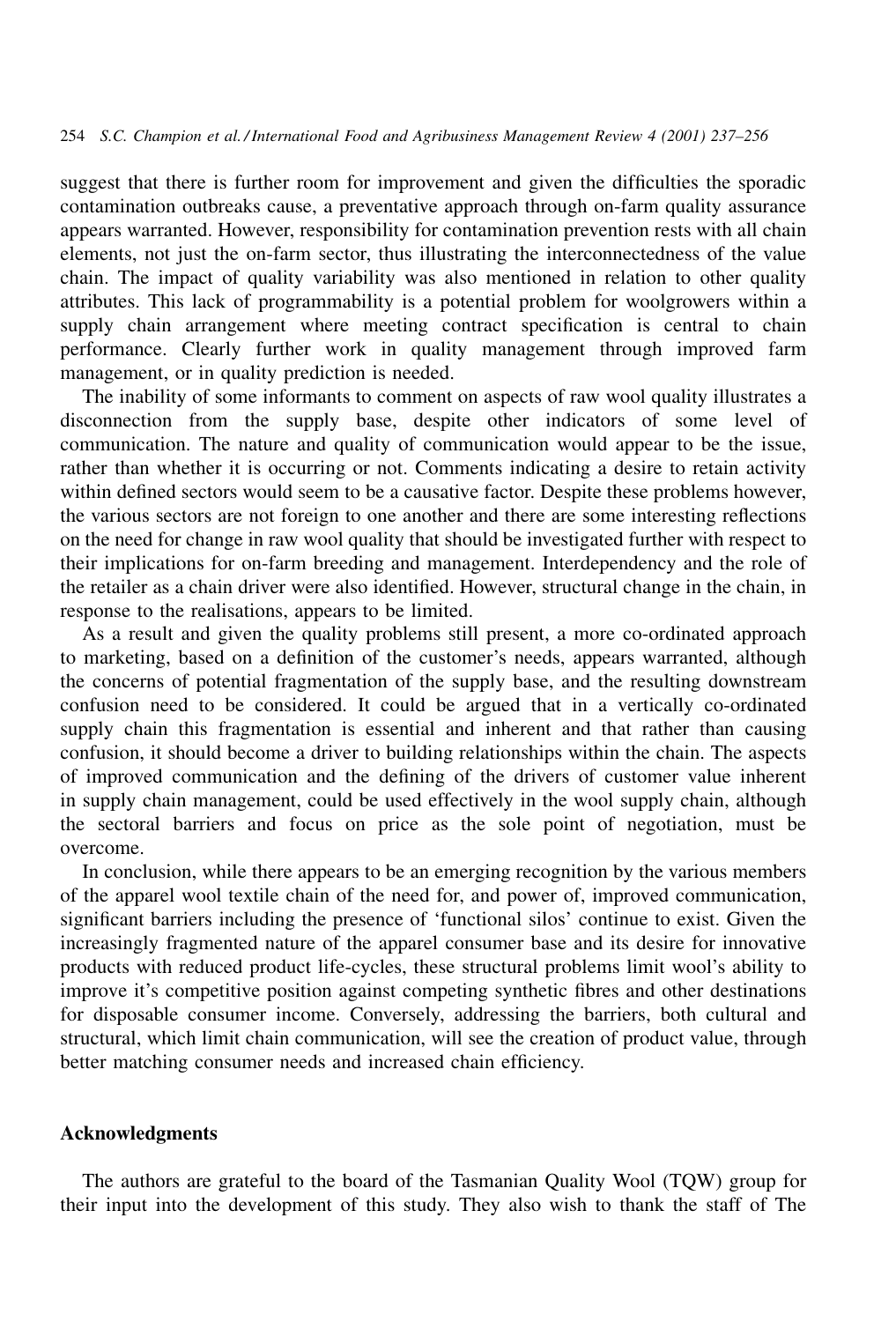<span id="page-18-0"></span>Woolmark Company's Dusseldorf and Biella offices for their assistance, particularly Georg Steffens, Angelo Binotti and Pier-Giorgio Minazio.

## **References**

- Altmann, M. (1997). Product policy. In D. I. Padberg, C. Ritson, & L. M. Albisu (Eds.), Agro-food marketing (pp. 279-294). Wallingford, Oxfordshire, UK: CAB International.
- AWTA (2001). Key test data summary. March 1, 2001. Available: http://www.awta.com.au/Publications/ Statistics/Statistical\_Information.htm#Key\_Test\_Data\_Repor.
- Barker, M. J. (1992). Marketing—an introductory text (5th ed.). London, UK: Macmillan.
- Boehlje, M., Schrader, L., & Akridge, J. (1998). Observation on formation of food supply chains. In G. W. Ziggers, J. H. Trienekens, & P. J. P. Zuurbier (Eds.), Chain management in agribusiness and the food industry. Proceedings of the third international conference (pp. 393–403). Wageningen, The Netherlands: Wageningen Pers.
- Carman, H. F. (1997). Agricultural price analysis. In D. I. Padberg, C. Ritson, & L. M. Albisu, (Eds.), Agro-food marketing (pp. 51–84). Wallingford, Oxfordshire, UK: CAB International.
- Dolling, M. (1999). Wool producer groups; lessons learned. Melbourne, Australia: The Woolmark Company.
- DPIWE (1999). Tasmanian wool industry situation statement-December 1998. Launceston, Tasmania, Australia: Department of Primary Industries, Water and Environment, Tasmania.
- IWS (1997). Wool marketing and productivity: A guide for wool grower groups. Melbourne, Victoria, Australia: International Wool Secretariat.
- IWS (1998). Wool facts—1997/98. Melbourne, Victoria, Australia: International Wool Secretariat.
- Kohls, R. L., & Uhl, J. N. (1990). Marketing of agricultural products. New York, USA: Macmillan Publishing Company.
- Lubulwa, M., Beare, S., Bui-Lan, A., & Foster, M. (1997). Wool futures. Price risk management for Australian wool growers. Research Report 97.1. Canberra, ACT, Australia: Australian Bureau of Agricultural and Resource Economics (ABARE).
- Martin, P. (1998). Profile of Australian wool producers. Research Report 98.5. Canberra, ACT, Australia: Australian Bureau of Agricultural and Resource Economics (ABARE).
- McCrea, P., Dickinson, T., & Hawley, B. (1998). Information flows in the wool industry. Intrawool Australia.
- McKinsey and Company (June 2000). Report to New Zealand woolgrowers on improving profitability. McKinsey and Company.
- Meulenberg, M. T. G., & Viaene, J. (1998). Changing food marketing systems in western countries. In W. M. F. Jongen & M. T. G. Meulenberg (Eds.), Innovation of food production systems: Product quality and consumer acceptance (pp. 5-36). Wageningen, The Netherlands: Wageningen Pers.
- O'Keeffe, M. (1998). Establishing supply chain partnerships: Lessons from Australian agribusiness. Supply Chain Management: An International Journal, 3, 5-9.
- Quirk, R. J. (1997). Will the auction system and wool buyers survive? Wool Technology and Sheep Breeding,  $45(1), 64-70.$
- Read, S. (1995). Manufacturer's needs: Meeting a spinner's requirements. In The sheep's back (pp. 38-42). Salisbury, South Australia, Australia: Michell Wool Forum.
- Rowe, H. (1995). Consumer wants: Retailing wool in Australia. In The sheep's back (pp. 20–25). Salisbury, South Australia, Australia: Michell Wool Forum.
- Seaman, S. (1998a). Alliance development. In Marketing the wool that the customer demands. Session 4, Selling *alternatives and avoiding risk* (pp.  $1.1-1.5$ ). Access to the Experts Program. Melbourne, Australia: The Cooperative Research Centre for Premium Quality Wool.
- Seaman, S. (1998b). Genes to suit. responding to consumer wants and customer needs. Agdex 437/81. Orange, NSW Australia: NSW Agriculture.
- Ward, L. (1998). A global perspective of the Australian wool industry. Melbourne, Victoria, Australia: The Cooperative Research Centre for Premium Quality Wool.